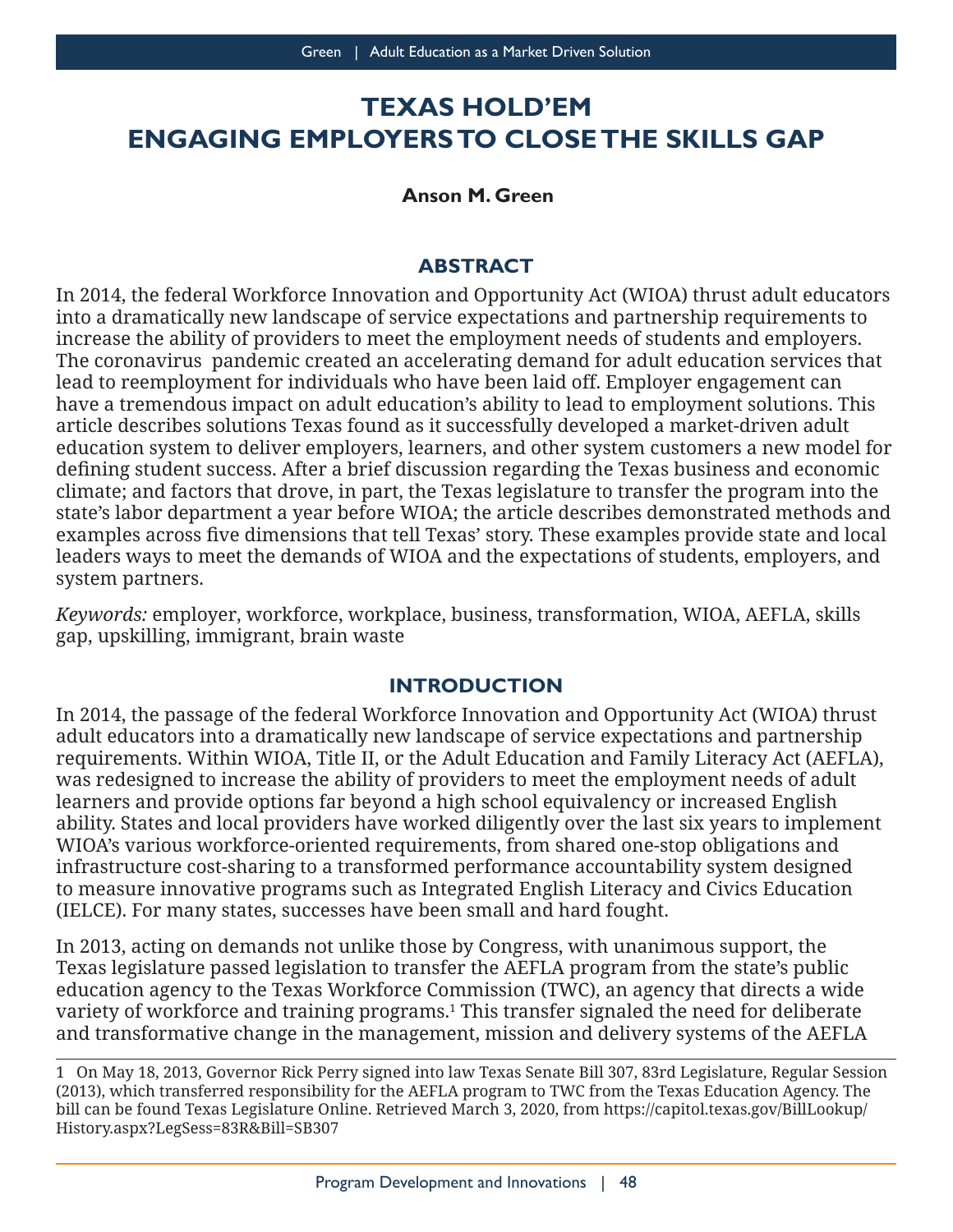program. We moved from a system focused primarily on general education, family literacy, life skills, and "the GED" to one more comprehensively positioned to also meet the diverse employment and training needs of adult learners.

This article describes solutions Texas found as it successfully developed a market-driven adult education system, designed to deliver to employers, learners, and other system customers a new model for defining student success. After briefly discussing the Texas business and economic climate—factors that drove, in part, the Texas legislature to transfer the program in 2013—the article provides demonstrated methods and examples across five dimensions that tell Texas' story. These examples provide other state and local leaders with ways to meet the demands of WIOA and the expectations of students, employers, and system partners.

The demonstrated methods leaders can consider include the following:

- Take immediate, bold steps to support employer engagement and local workforce integration;
- Develop policy designed to drive change and workforce integration that is not tone deaf and blunt, but rather inclusive and respectful of historical system structures, in order to meet educational needs of *all* students, not just those in the workforce;
- Use grant requirements and curriculum standards to ensure instructors and classrooms provide the models and curriculum needed to expand traditional services and more directly support the employment needs of students;
- Ensure that strategic planning provides the system with a vision, goals, and measures that support transformation and build eagerness in the system; and
- Build performance accountability models that are also responsive and more precisely measure transformation as well as support rational, incremental system growth.

The article closes by describing existing constraints that have continued to impact the AEFLA system from reaching the full potential envisioned by Congress.

# **WEATHERING THE STORM OF A DYNAMIC LABOR MARKET**

# **Business Climate and the Skills Gap**

Businesses thrive when they can identify and hire skilled workers who have transferable skills that allow for career growth within their organization. Before the coronavirus pandemic, many adult learners in AEFLA programs were working, often in two or three jobs, to make ends meet. In Texas, for example, 73% of students at program entry identified last year that they were actively participating in the workforce and were employed.<sup>2</sup> Increasing the ability of workers who have maintained their jobs during the coronavirus pandemic to perform in more advanced jobs that require increased knowledge, skills, abilities, and workstyles can boost adult learners' contributions to business sustainability and growth.

2 At program entry, students identify if they are either employed; not unemployed, but looking for work; or not participating in the workforce, such as those who are incarcerated, institutionalized, or full-time caregivers.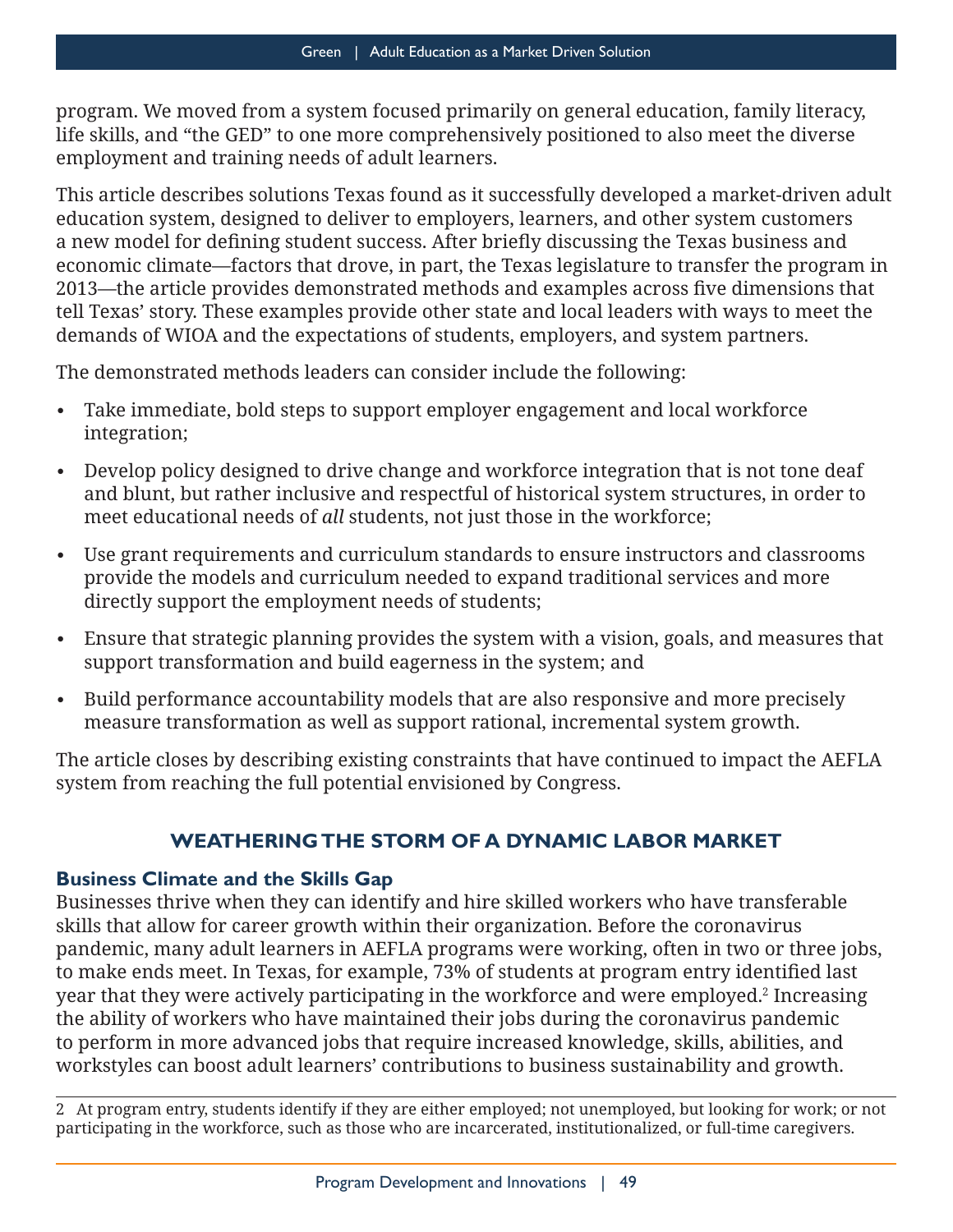Similarly, adult education programs with strong connections to employers can play a vital role in reskilling workers who have lost jobs due to the pandemic into high-demand occupations or industries, helping adult learners to adapt to a rapidly transforming labor market and continue to support their families. Because so many students are juggling the demands of work and education, workplace literacy programs are an opportunity for adult educators to meet the needs of both employers and students to support businesses in industries that have been able to retain workers who know company culture, systems, are trusted, and desire career growth.

Alliances with businesses open doors to opportunities, new students, funding, partnerships, and reputations in the community that are impossible for educators alone to achieve. Business leaders who recognize the return on investment of adult education are invaluable champions who promote more effective education policies and models, which can often lead to greater public investment.

The labor market has dramatically changed as a result of the coronavirus pandemic, and the time could not be better for educators to initiate or expand employer engagement and workplace literacy programs. Since the early spring of 2020, the effects of the coronavirus pandemic have quickly transformed a very tight labor market, where employers needed every talented worker they could find and were seeking more creative strategies to find them, into a dynamic one with most sectors suffering skyrocketing unemployment but others rapidly scaling up operations and staffing to address newly emerging needs for workers in in-demand sectors like healthcare, food manufacturing, and transportation, distribution, and logistics.

While it is too soon to fully understand the long-term economic impact of the pandemic aside from the disruption of what had been an historically low unemployment level, adult education providers must now, more than ever, serve as a valuable resource to build the skills of retained workers, assist unemployed workers to identify and upskill into newly indemand jobs, and be a well-prepared resource for job seekers when the overall labor market strengthens again. Adult education providers that have established good relationships with employers may be an employer's most familiar initial point of contact with the workforce development system of services during the economic upheaval resulting from the pandemic and will continue to be seen as a workforce solution to build their businesses when the economy recovers.

The future near-term labor market will be difficult to predict and, while higher-skilled workers may be available in the labor market, employers may be hesitant to hire them for entry level jobs fearing these workers will immediately leave once the economy recovers. Employers in industries where the long term option of hiring recently unemployed workers with higher skills may not be a prudent plan or immediately cost effective can turn to adult education providers as a low-cost resource. When the economy recovers, many employers will not be able to use wage competition to simply buy their way out of the skills gap and maintain competitive margins. While some who have weathered the economic downturn may turn to options such as outsourcing to temporary labor, increasing investments in automation, and recategorizing job descriptions to strengthen degree or credential requirements in order to obtain the highest skilled workers available to fill job vacancies, not all will. Some employers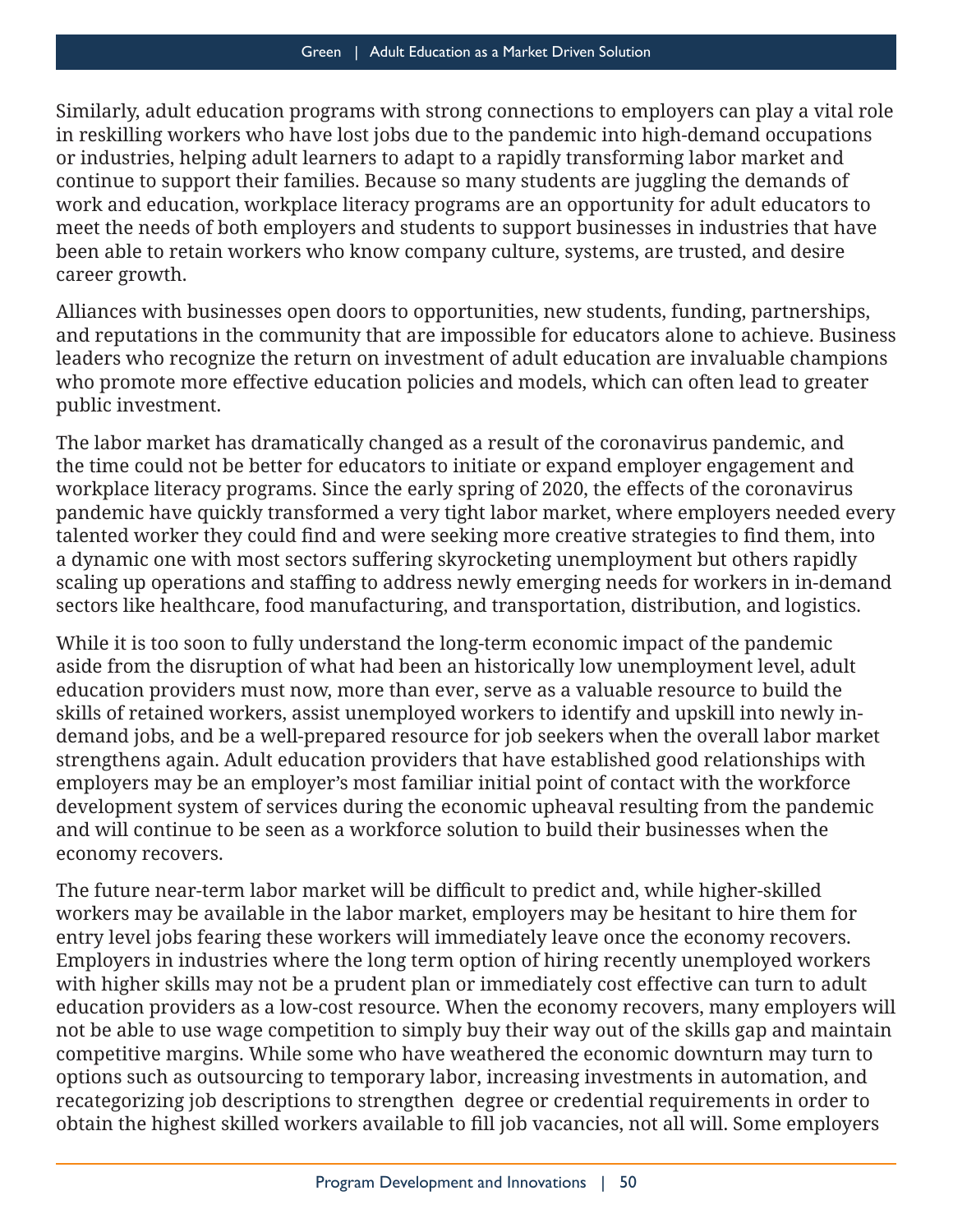who have struggled to find workers with the minimum qualifications and necessary work habits in the past may desire to bring laid off or furloughed employees back and develop their own talent internally by upskilling their returning or new frontline workers. While retraining workers and promoting from within are not new ideas, businesses now view upskilling as a promising source to fill vacancies and grow talent from within (The Perryman Group n.d.). Adult education can be a resource to train—at little or no cost to employers—new workers who know company culture, systems, are trusted, and desire career growth.

#### **Immigration and the Transformation of the Texas Workforce**

Texas has enjoyed an amazing track record of business expansion in recent decades, despite having a workforce where basic skills gaps and limited English proficiency rates are high. While U.S.-born baby boomers are rapidly retiring, Texas, unlike some states, is fortunate to have a young and growing population, fueled largely by the migration of workers from outside the U.S. as well as from within the country. Thus, Texas has a large limited English workforce, and that workforce is growing faster than the portion of the workforce with stronger literacy and English skills (Orrenius et al., 2013). This growth is only anticipated to increase.

This limited English workforce is diverse. While many Texans with limited literacy and English skills have low rates of educational attainment from their home country, a portion of English language learners (ELL) are highly skilled and may just need English as a second language (ESL) services. For example, recent research on the Mexican skilled immigrant population in Texas found that over 18% of these individuals had college degrees, and overall, two thirds of them are naturalized U.S. citizens or legal permanent residents (Ruiz Soto & Selee, 2019). These internationally trained ELL professionals are often placed in general ESL classes and do not receive the targeted services they need to capitalize on their professional skill sets. A lack of appropriate services results in high rates of underemployment that impacts communities and local tax revenues through forgone earnings (Batalova & Bachmeier, 2017) These have skills that are untapped and in demand and are often ready and eager to contribute to the workforce.

# **Company Responses to Addressing the Skills Gap**

Prior to the COVID-19 pandemic, Deloitte Development LLC (2018) noted that employers in many sectors were facing staffing challenges due to talent shortages. As the labor market continues to adjust to the pandemic, this landscape is changing to include both slackening demand for workers in some sectors, and growing demand for workers in other sectors, such as healthcare and transportation, distribution, and logistics. Shortages mean that employers must dig deeper into the available workforce to fill positions. Employers have had to loosen not only traditional drug screening requirements (Smith, 2019) but also use filters for high school completion and English literacy to fill positions. Once hired, employers often face challenges training and promoting these workers due to basic skills and high school credential attainment gaps that hinder advancement. Literacy and language deficiencies can have impacts on the ability of companies to maintain competitive production, meet customer service demands, and observe safety standards (Bergson-Shilcock, 2017).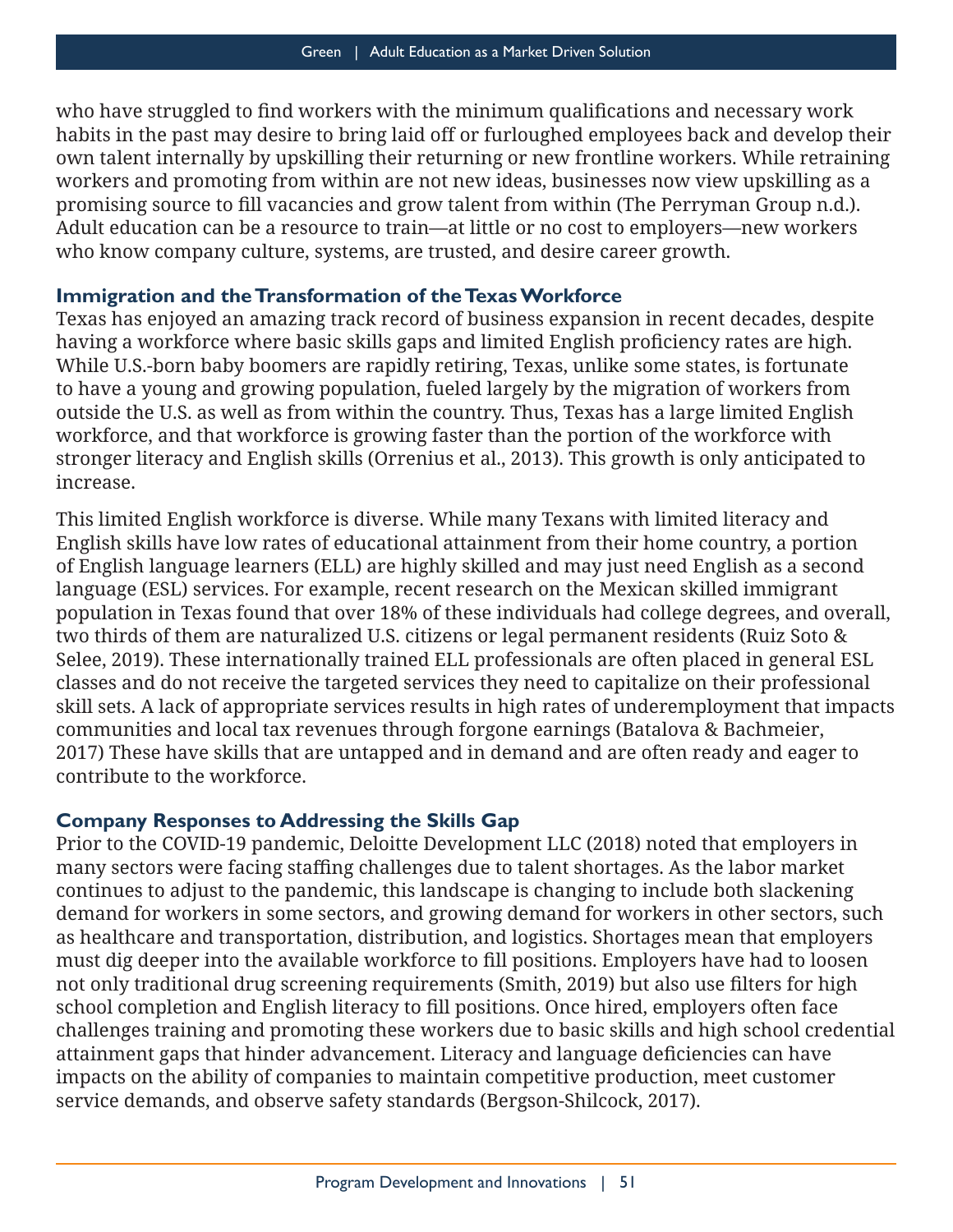Employers may also be missing out on workers who have limited English, but are highly skilled or have degrees or credentials from outside the U.S. Because of their bilingual and bicultural skills, these workers could be valuable assets to companies and deepen the pool of potential workers if workforce literacy was offered as a more routine part of company training.

In response to these pressures, adult education has become a critical component of human resource, training, and corporate social responsibility functions in many companies. Some companies have started company-managed adult education programs. Even Fortune 500 companies are developing nationwide strategies to address the basic education for their workers. Corporations like McDonalds,3 Tyson Foods,4 and UniFirst have implemented corporate-wide workplace literacy programs to address skill gaps in their workforces. For example, according to D. Davis (personal communication, December 4, 2019), Tyson's Upward Academy launched in 2016 in Springdale, Arkansas, to provide ESL, digital literacy, and high school equivalency preparation in 58 Tyson facilities across 17 states. Unlike some corporate solutions to employee upskilling, the Tyson model is conceived and carefully designed in collaboration with state AEFLA agencies and local providers. The company's strategy begins with the AEFLA state director and Tyson staff meeting to develop a local plan with plant managers, local adult education directors, and instructors to customize service delivery.

## **Adult Education as an Upskilling Solution**

Partnering with employers can bring tremendous opportunities to adult educators. Instructors aspire to have a direct impact on the educational and career goals of students, and employers can directly support this. Many providers desire to contribute more responsive services to the employers and partners in their community, and these providers understand they can gain powerful exposure from employers who are benefiting from their adult education services. State agencies also have a strong interest in supporting this engagement given their obligations to core partners in the integrated, employer-driven workforce development system established under WIOA. State AEFLA directors are faced with transforming service delivery around WIOA models like Integrated English Literacy and Civics Education that require full engagement with employers and new performance expectations under measures like Effectiveness in Serving Employers.

#### **Untapped Potential Across the U.S.**

Despite the potential that workplace literacy partnerships with employers can bring adult educators, during the 2017-2018 program year, states showed very low enrollments in these programs and 22 states reported *no* students in workplace literacy. In that year, Texas bucked that trend and served 22% of the entire workplace literacy student population across the 50 states and U.S. territories.5

<sup>3</sup> Archways to Opportunity. Retrieved March 3, 2020, from http://www.archwaystoopportunity.com/about\_ archways.html

<sup>4</sup> Upward Academy. Retrieved March 3, 2020, from https://www.tysonsustainability.com/community/investingour-team-members

<sup>5</sup> Program year 2017-2018 is the last full year data are currently available. Federal AEFLA performance information is available as of March 3, 2020, at https://wdcrobcolp01.ed.gov/CFAPPS/OVAE/NRS/login.cfm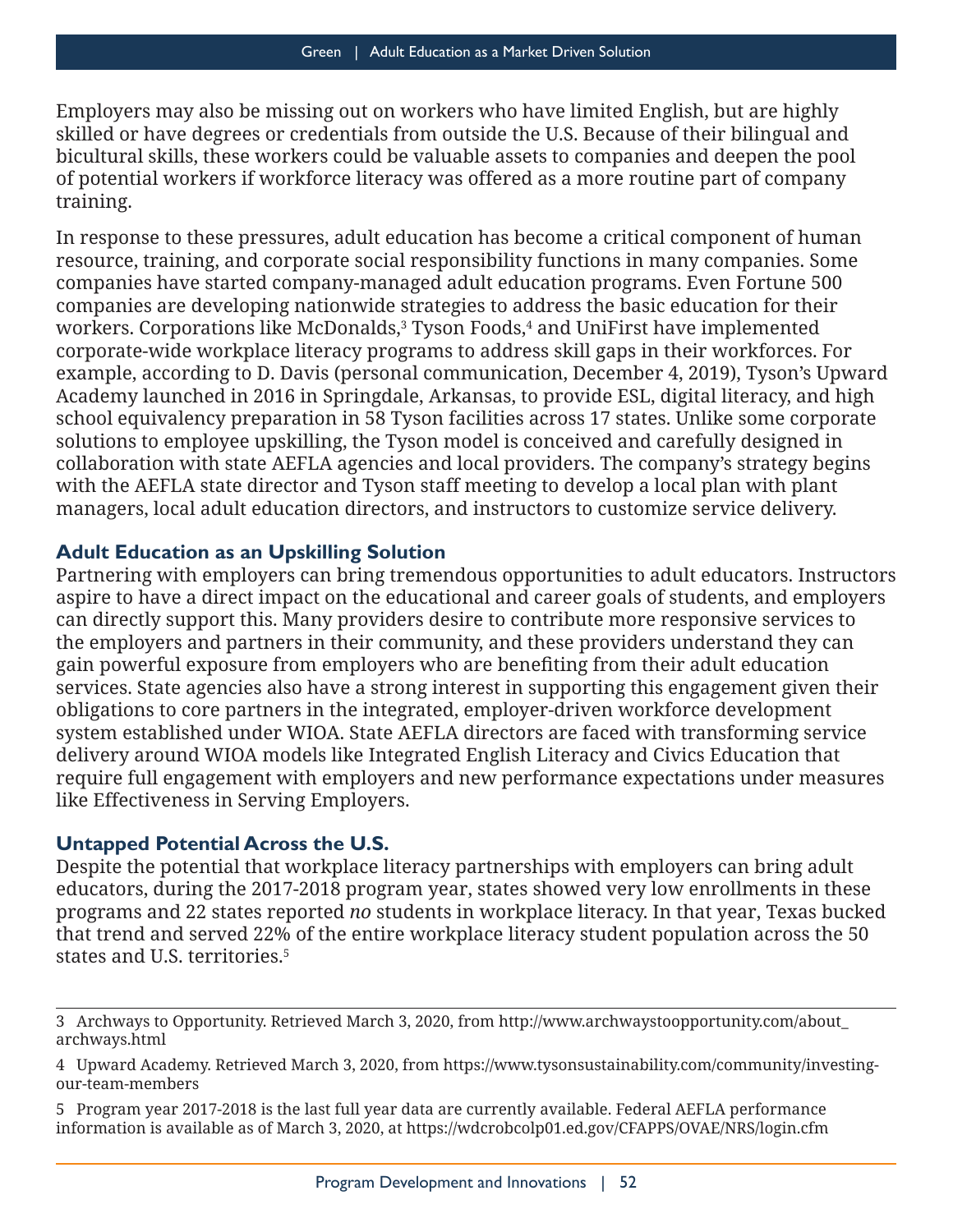Texas stands out in its focus on workforce development. How did state leaders develop an adult education system that could deliver employers, job seekers, and local communities such strong results?

# **CORRALLING THE HERD TEXAS' TRANSFORMATION TO ADDRESS EMPLOYER DEMAND**

By enacting the 2013 transfer of the AEFLA program to TWC, the Texas legislature expressed the importance of adult education's role in employment and the integration of education and skills training.<sup>6</sup> Transfer of the program, prior to the passage of federal WIOA reauthorization, positioned Texas to become a national leader in the transformation of adult education as a full workforce development partner under the federal law.7 As a workforce agency operating a wide variety of other workforce and education programs in addition to all the WIOA titles,<sup>8</sup> TWC was well positioned to ensure that Texas Adult Education and Literacy (Texas AEL) was a solution to the upskilling challenges faced by employers and a critical component to supporting the workforce and economic competitiveness of Texas employers.

The transfer of a multimillion-dollar state agency serving over 80,000 students is an enormous, complicated effort that takes time. When faced with such a dramatic system change, state agencies often take small, measured approaches and pilot models, before going big. Texas, however, promptly sent a strong message to employers and providers that it "meant business." State leaders immediately promoted and supported the growth of new models and relationships with the business community after the program transfer.

In the first months of implementation, the TWC executive leadership, including the Commissioners, Executive Director, and newly-hired state adult education director, toured the large state in a series of town meetings to hear local concerns, needs, and hopes for a transformed adult education system. Upon return, TWC took decisive steps to support and fund strategic efforts designed to create linkages to employers, engage workforce training providers, and facilitate local strategy development between adult education providers and local workforce development boards (workforce boards). The goal was to quickly enhance system services and broaden options available to students though local, collaborative efforts.

8 TWC is responsible for the delivery of 23 workforce programs and services including Titles I-IV of WIOA, the Senior Community Service Employment Program, the employment program for recipients of Temporary Assistance for Needy Families TANF, Supplemental Nutrition Assistance Program Employment and Training, Child Care, Trade Adjustment Assistance, Registered Apprenticeship programs and a variety of other state-funded workforce development programs.

<sup>6</sup> See the Texas Sunset Commission's review of the Texas Education Agency more information on legislative intent from the Texas Sunset Commission website. Retrieved on March 3, 2020, from https://www.sunset.texas. gov/public/uploads/files/reports/Education%20Agency%20Staff%20Report%202013%2083rd%20Leg\_0.pdf

<sup>7</sup> Texas is not alone in enacting an organizational realignment of adult education within state government. A half-dozen states have now passed legislation to transfer the AEFLA program to with labor or workforce agencies, five of them house adult education in Technical and Adult Education Workforce agencies, and 17 house them in state higher education agencies, often in workforce or economic development divisions. See a review of state adult education offices from the U.S. Department of Education website. Retrieved on March 3, 2020, from https://www2.ed.gov/about/offices/list/ovae/pi/AdultEd/factsh/adult-education-basic-grant.pdf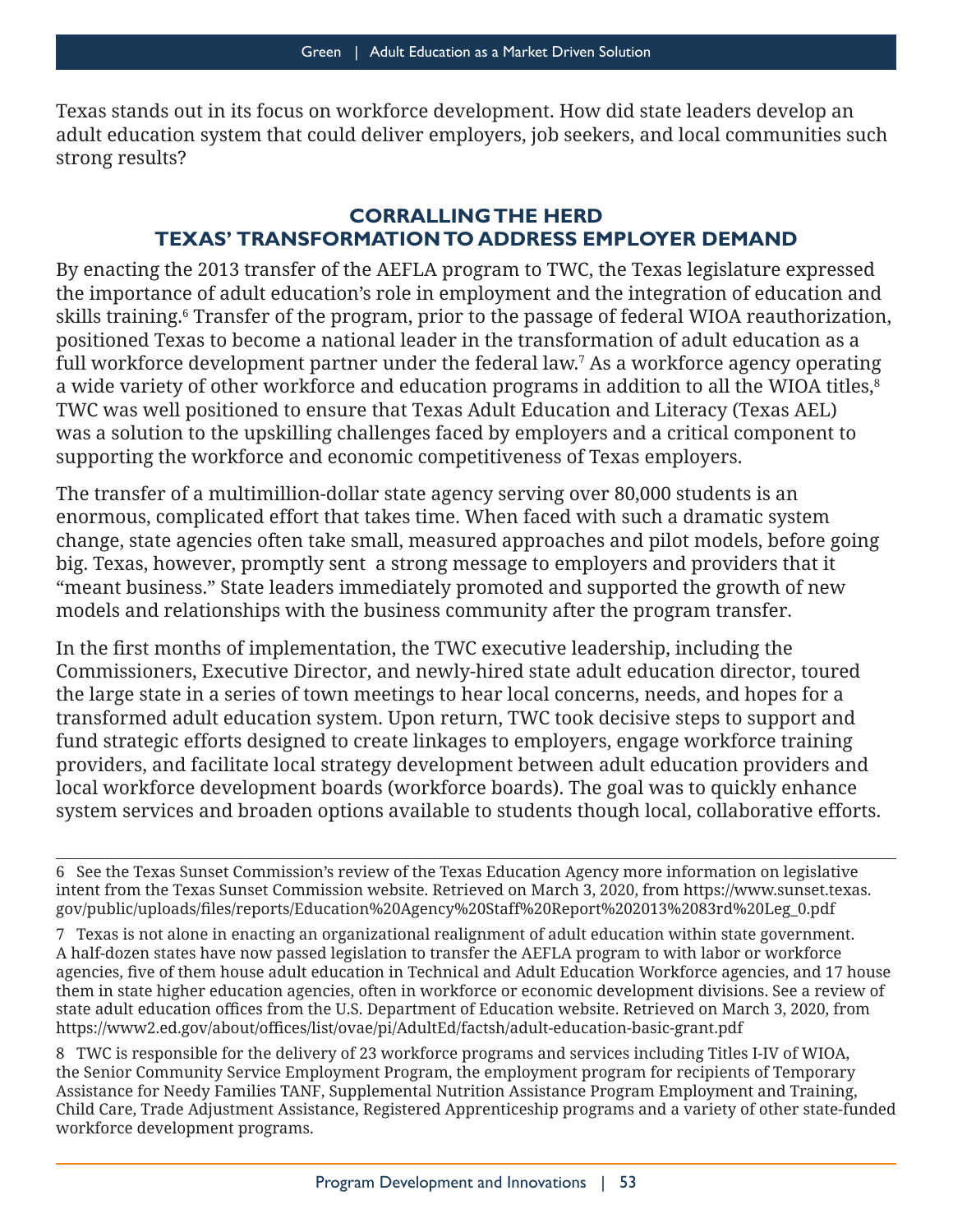## **"GOING ALL IN" BOLD INITIAL STRATEGIC STEPS TO SUPPORT EMPLOYERS**

During the first year of transition, Texas dedicated several million dollars of Workforce Investment Act (WIA) section 223 state leadership funding to support the following capacity building efforts. Each was designed to support employers, facilitate workforce system integration, and develop career pathways efforts.

#### **Accelerate Texas**

Just four months after the transfer, TWC invested \$1 million in a partnership with the state's higher education agency to expand Accelerate Texas, the state's integrated education and training (IET) model. Accelerate Texas is implemented through the community college system and was designed prior to WIOA. The investment signaled the importance of IET as a Texas AEL hallmark and leveraged the expertise of Texas community colleges that had been piloting integrated models like I-BEST.9

## **Workforce Integration Grants**

To accelerate connectivity between employers and workforce boards, Texas funded over \$850,000 to its 28 local workforce boards to help them collaborate with local adult education providers in the development of integrated workforce system services, as well as to foster increased program visibility, and create linkages to employers needing adult education services. These funds sent a strong message to workforce boards that adult education was a full partner in the Texas workforce system. They also underscored the strategic start Texas leaders were making to shift local adult education service delivery toward increased *employer-driven* objectives. The goal was to not only encourage adult learners and jobseekers to co-enroll in adult education and workforce services but also to motivate workforce centers to add workplace literacy to their portfolio of options for businesses. Another objective was to leverage customized training opportunities for IET through programs such as Apprenticeship Texas<sup>10</sup> and the Texas Skills Development Fund.<sup>11</sup>

#### **Incentive Awards**

To focus the state's "eyes on the prize" of workforce integration, an incentive funding model was established to provide annual awards between \$20,000 and \$40,00012 for outstanding employer partnerships. Beginning in 2014, awards have been given out at the state's nationally recognized workforce conference, an event attended by over 1,800 people including many employers. The awards highlight new exciting provider collaborations with employers and serve as another tool in signaling the importance of employers in the Texas AEL system transformation.

9 More information on the Integrated Basic Education and Skills Training Program (I-BEST) see Washington State Board for Community and Technical Colleges website. Retrieved on March 3, 2020, from https://www.sbctc. edu/colleges-staff/programs-services/i-best/

10 More information on Apprenticeship Texas see the Texas Workforce Commission website. Retrieved on March 3, 2020, from https://twc.texas.gov/programs/apprenticeship-program-overview

11 More information on the Skills Development Fund Texas see the Texas Workforce Commission website. Retrieved on March 3, 2020, from https://twc.texas.gov/partners/skills-development-fund

12 The TWC Commissioners direct award amounts each year, and distributions have carried slightly over the years.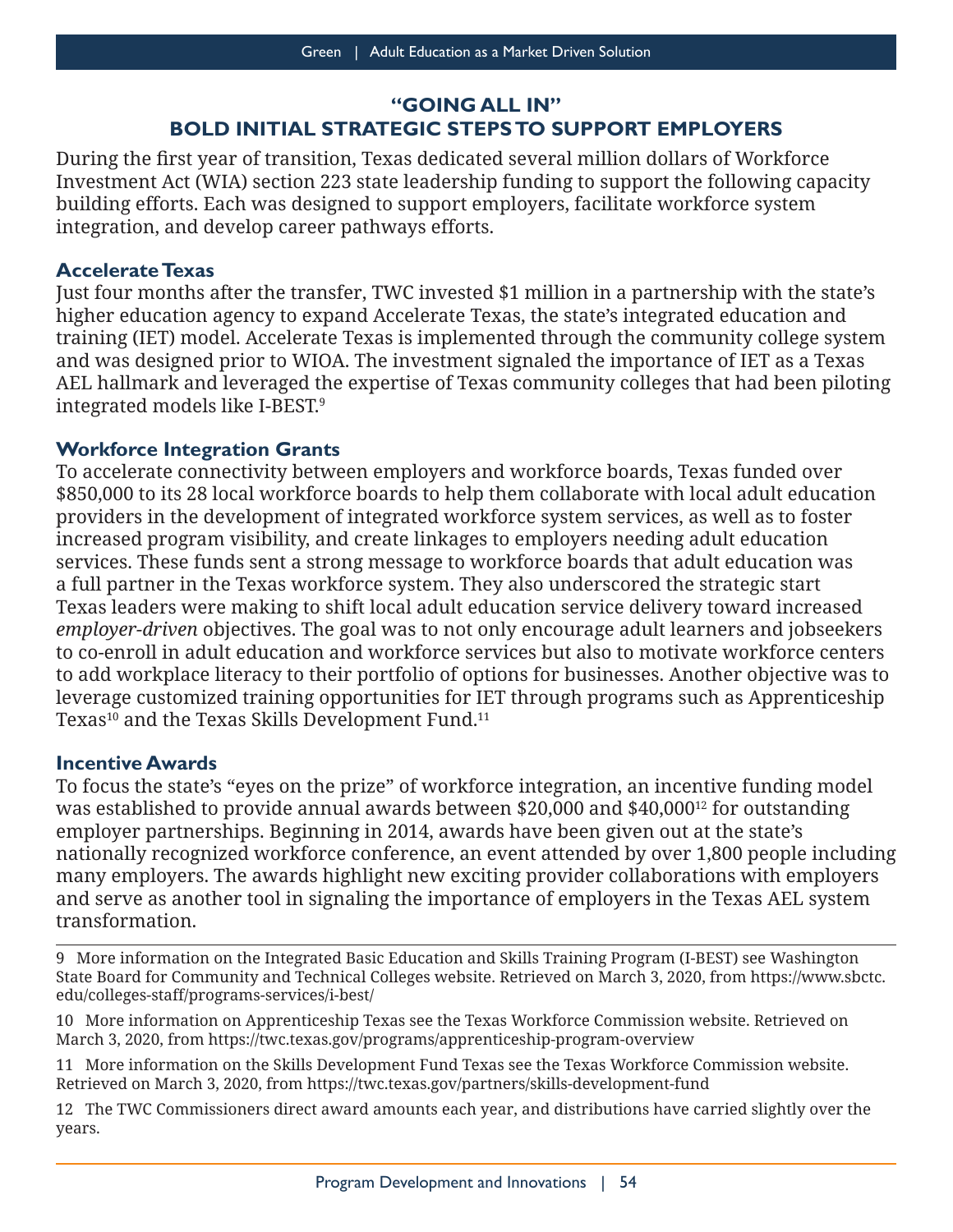#### **Site-Based Workplace Literacy Projects**

Texas knew that to truly deliver on employer expectations, significant investments had to be made in workplace literacy efforts. In 2014 Texas funded, through WIOA Section 223 funds, the \$3.3-million Site-Based Workplace Literacy Project grant program to augment local adult education grantees' ability to develop and implement workplace literacy programs in support of businesses and local economic competitiveness and to reach learners who could not attend traditional classes. Grantees were required to work with employers, employer organizations and their workforce board to identify demand and develop the model. In its first year, these projects served 1,381 working Texans and their employers.

"Going all in" paid off. Rather than waiting for local capacity to develop incrementally, quick action had multiplier effects that provided Texas AEL with a strategic start for program success. These initiatives positioned Texas AEL to support effective local employer engagement efforts and to begin building a robust career pathways network to support student success. These projects also sent an important message to providers, workforce boards, and local stakeholders that "true north" for Texas AEL was aimed at delivering on employer and student demand for employment and training results. It also built confidence in these partners and empowered providers to be full collaborators in the transformation. Soon these efforts would become critical elements for building a sustainable foundation after WIOA passed.

# *Demonstrated Approaches*

Texas implemented several strategies that other state and local leaders can use to facilitate strong collaborations between employers and education providers:

**Deploy Programs Quickly.** Rather than spending considerable time "getting it right" or "playing around the edges," Texas invested in well-planned employer and workforce development engagement projects to initiate and build awareness, excitement, knowledge, and examples.

**Initiate Multiple Strategies.** Texas used several diverse employer engagement efforts to immediately demonstrate to adult educators, businesses, and local workforce partners that the agency had a firm vision to support under-skilled workers, was committed, and was putting sufficient investments on the table to foster new partnerships for enhanced service delivery.

**Celebrate Achievement.** Incentives like awards provided an opportunity for providers, employers, and other stakeholders to celebrate and reflect on meaningful accomplishments. Social media promotion helped providers and employers take a moment to brag to their peers and communities, which had significant multiplier effects for the expansion of employer engagement efforts.

# **HOW THE WEST WAS WON POLICY TOOLS TO DRIVE WORKFORCE DEVELOPMENT MODELS**

Leaders cannot drive dramatic transformation simply through well-placed special projects.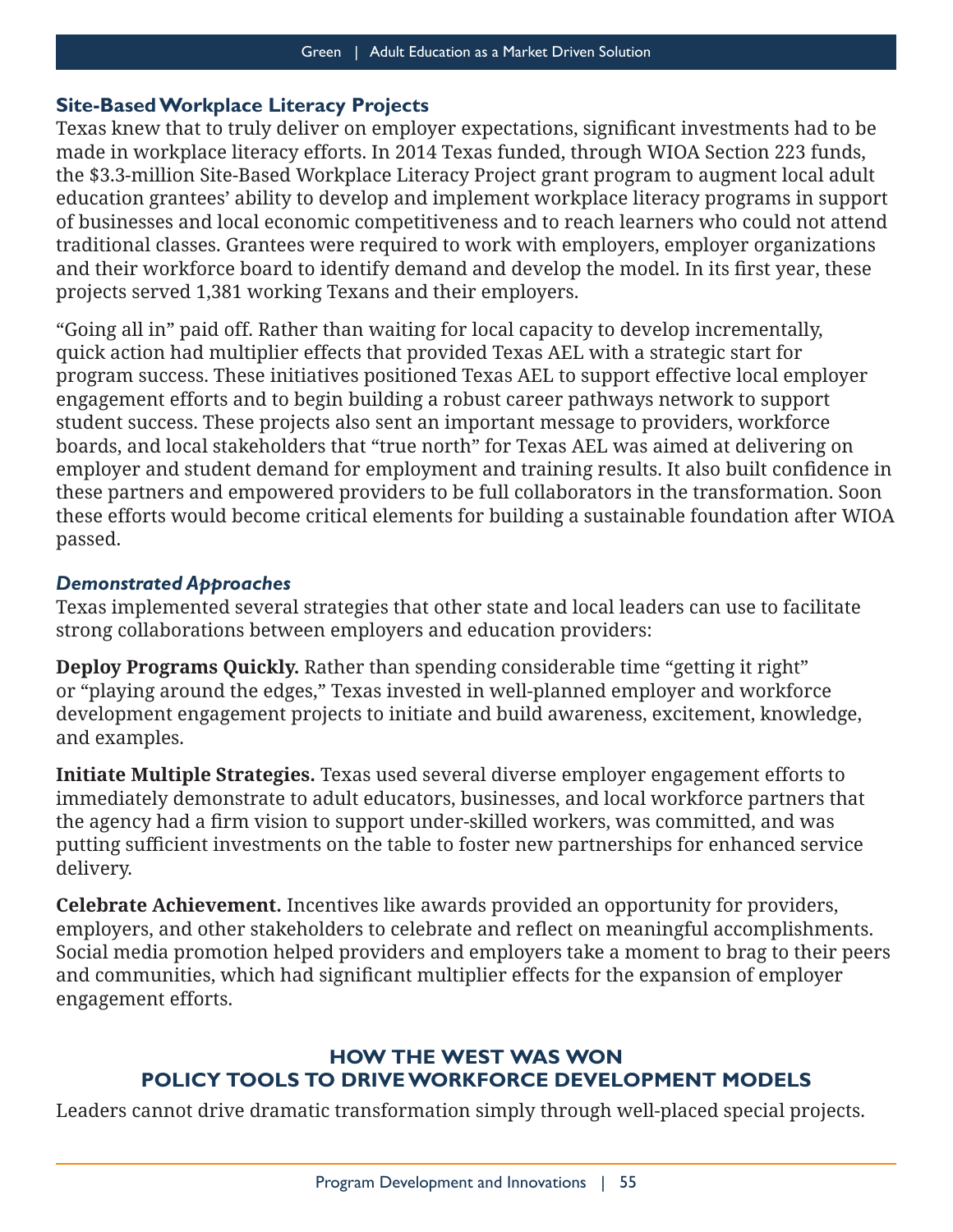Sustained change management takes careful application of appropriate policy and program requirements. Whether it is local policy or state regulatory development, the rules matter!

Texas leaders used their initial rulemaking for Texas AEL in 2013–14 to listen well to stakeholders, set a vision outlining core system elements to establish a workforce-driven system, and signal the philosophical pivot that would be required to accomplish it.

In the rule-making public comment, Texas providers voiced two broad areas of concern: How quickly did TWC expect adult education to pivot toward delivering increased employer engagement? And how did Texas' tremendous low-skilled, English language learner population figure into a system that might drive requirements to "cream" for higher-skilled students to meet employment objectives? Texas leaders listened and addressed these and other concerns head on.

Leaders knew that transformation in a large system requires time and resources. So TWC used the preamble of the rules to signal a measured, multiyear strategic approach for change that would ease provider concerns that the state would throw the baby—that is, existing providers—out with the bathwater:

The Commission recognizes that the increase in career and higher education outcomes will occur gradually over multiple years through enhanced enrollment and performance criteria, incentives for innovative acceleration, integration and transition models, and related technical assistance and professional development to support expansion. (Texas Workforce Commission, 2014)

While providing a crucial signal as to how TWC intended to initiate change, Texas also addressed the importance of its existing, more traditional adult education services, such as family literacy and the current students in those programs. It was important to make connections between the rules and the provider's existing services and expertise with lowskill and English language learners.

As a workforce agency, leaders knew that employers were struggling to meet workforce demand and could benefit from adult education services. In fact, as far back as a decade, TWC worked with Texas employers, including those in-demand industries like manufacturing, who were having to make a transition to bilingual—Spanish and English—training models to ensure a sufficient production-available workforce in their communities.13 Texas leaders also knew that low-skilled and English language learners needed training, but college training services often placed artificially high skill thresholds for entering training programs—such as high school completion or advanced English-language ability—even when employers didn't require these thresholds at the jobs for which the training programs were designed. These legacy models had to be reconsidered through integrated education and training service approaches.

13 As far back as 2004, TWC initiated bilingual customized training and ESL services in advanced manufacturing for employers like Universal Forest Products, who is a major lumber supplier for Home Depot and has several plants in Texas. In 2007, TWC published a guide on these models to foster statewide expansion that, while over a decade old, still has relevance to workforce and adult education professionals. The guide was available as of March 3, 2020, from https://twc.texas.gov/files/partners/lep-guide-workforce-professionals-twc.pdf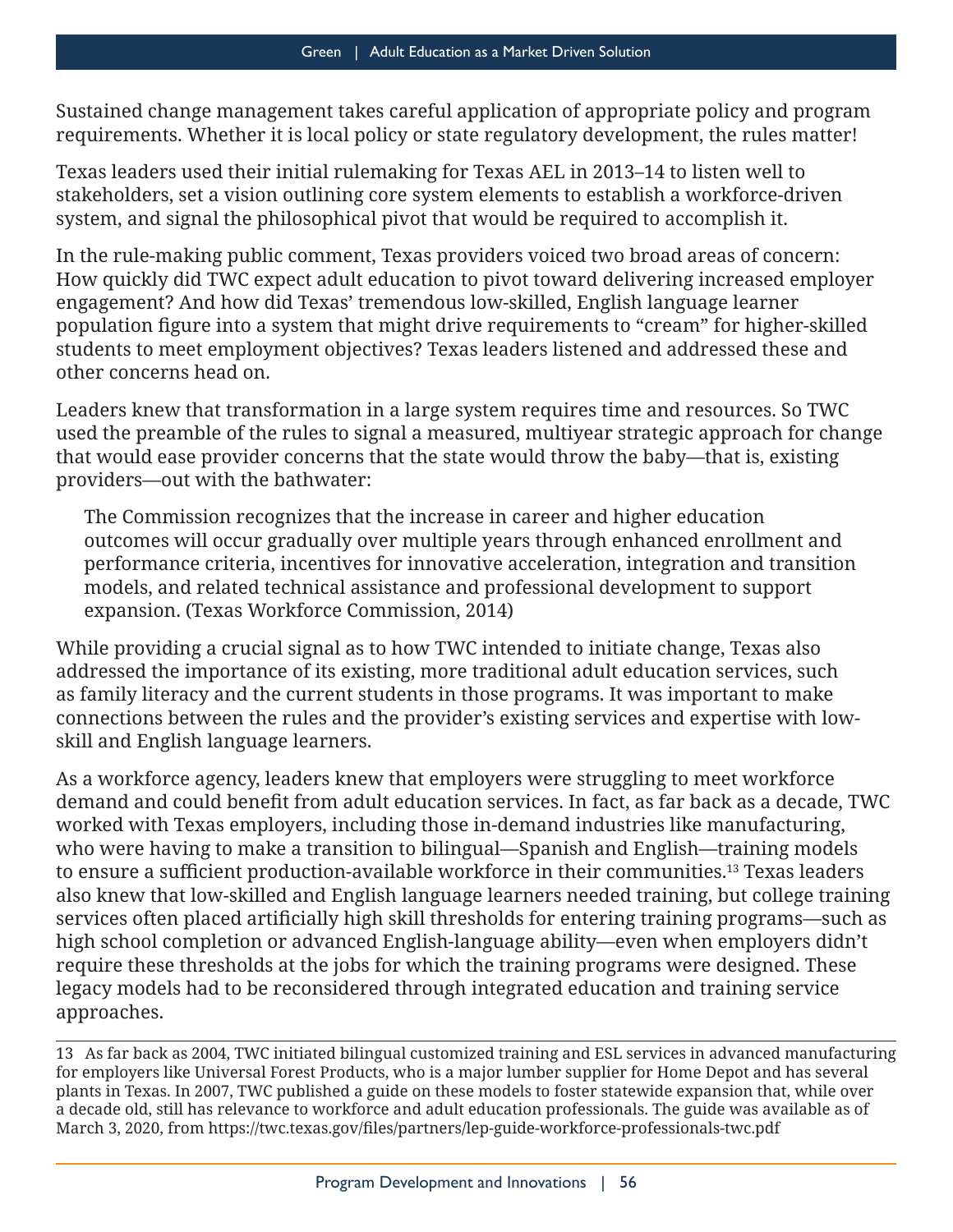Texas rules sought to address existing services for low-skilled students and to disrupt traditional restrictions to postsecondary education or training systems by underscoring a commitment to career pathways for *all adult learners*, not just those at the top of the skills continuum:

While there may be a correlation between students functioning at higher levels and work or career readiness, data indicates that many students functioning at lower levels are already working in low-wage, low-skill jobs and often enter AEL services to gain the skills or English fluency needed to advance in the workforce… The Commission strongly supports the use of innovative career pathway programs that provide opportunities for students at all levels to obtain incremental success, and ultimately to achieve their goals…regardless of functional level. (Texas Workforce Commission, 2014)

Through the initial rule-making and public comment process, Texas signaled a measured approach to system change as well as the importance of workforce development for all students who desired it, no matter their level. The goal was to meet employer-demand and create a comprehensive approach for services that would reach its largest student populations.

#### *Demonstrated Approaches*

Texas constructed strategies that other state and local leaders may find useful to establishing policy and funding frameworks which will support increases in adult education's orientation towards workforce development and employer-focused services:

**Look to the Future.** When developing rules, be sure to not only establish a vision for a system designed to support employers and future workforce development but also incorporate critical elements of traditional practice.

**Directly Face Concerns.** Develop effective program requirements by listening well and tackling provider concerns head on. Providers, after all, are the delivery mechanism for change and cannot be alienated or disenfranchised if leaders want to accomplish their mission.

**Find Win-Wins.** Use win-wins to address primary concerns and possible constraints. Texas made connections between employers struggling to employ English language learners and the fact that this was the largest population that providers served. Rather than defaulting to the behaviors of some postsecondary education or training models, which established screening requirements for skills beyond those required by employers, Texas sent a message, and later made investments, in developing effective integrated education and training models that supported students across the skill spectrum, including English language learners.

**Stress Rational Urgency.** System transformation driven by a legislative mandate can lead to unrealistic expectations and timelines that can reduce, not build commitment from customers and stakeholders. Signal a firm but reasonable approach to timelines and innovation deployment when developing rules but also signal an understanding of needed capacity building while committing to a willingness to invest.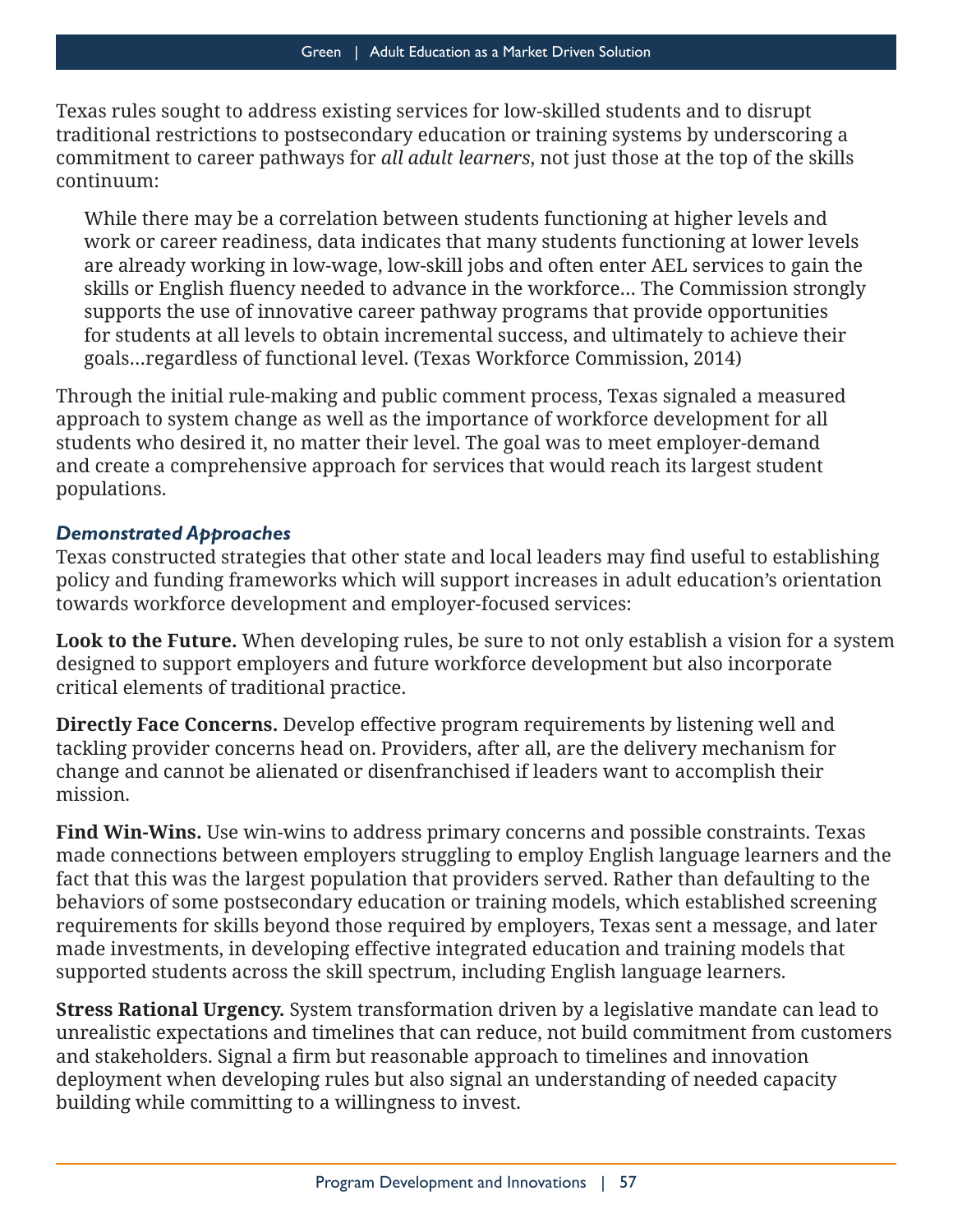# **NO LONE RANGERS SPEEDING COLLABORATIVE PARTNERSHIPS FOR INTEGRATED CAREER PATHWAYS THROUGH GRANT REQUIREMENTS**

Strategic policy and state rules alone cannot drive a vision. Developing increased employerfocused adult education services requires states to facilitate and fund a careful interplay of operational grant requirements, funding, curriculum, capacity-building supports, and performance measures. These tools augment and complement the vision promoted in policy to build and support operational system capacity. While the Texas context is one of a state office, local leaders can establish a similar array of investments, requirements, and measures to drive enhancements that build employer engagement, increase the number of students entering training and those working or seeking employment.

# **Excuses off the Table: Grant Requirements Drive Partnerships and Pathways**

With state rules in place and the aforementioned foundational capacity building projects underway, Texas released its first AEL grant solicitation under TWC oversight in 2014. The grant solicitation underscored the state's commitment to developing a comprehensive, workforce-focused adult education system to meet employer demand and required elements, such as integrated career pathways services, of all grantees.

To ease statewide adoption, grants allowed for a flexible framework of programmatic choices within the overall strategy of career pathways to allow providers the tools and options needed to customize service delivery to best meet local student, community, and employer demand. Released prior to the passage of federal WIOA legislation, the framework included a pre-WIOA definition of career pathways14 that allowed providers to select one or more options from three service types:

- integrated education and training based on a pre-WIOA definition;<sup>15</sup>
- workplace literacy in collaboration with employers; and
- services for internationally trained skilled immigrants.



<sup>14</sup> The definition was based on the Joint Dear Colleague letter released on April 4, 2012 by the U.S. Departments if Education, Health and Human Services and Labor. Retrieved March 3, 2020, from https://www.acf.hhs.gov/sites/ default/files/ofa/doe\_hhs\_and\_dol\_issue\_joint\_letter\_promoting\_the\_use\_of\_career\_pathways.pdf

15 Defined in U.S. Department of Education Office of Career, Technical, and Adult Education Program Memorandum FY 2010-02, (2010). Retrieved March 3, 2020, from https://www2.ed.gov/about/offices/list/ovae/pi/ AdultEd/aefla-funds-for-iet.pdf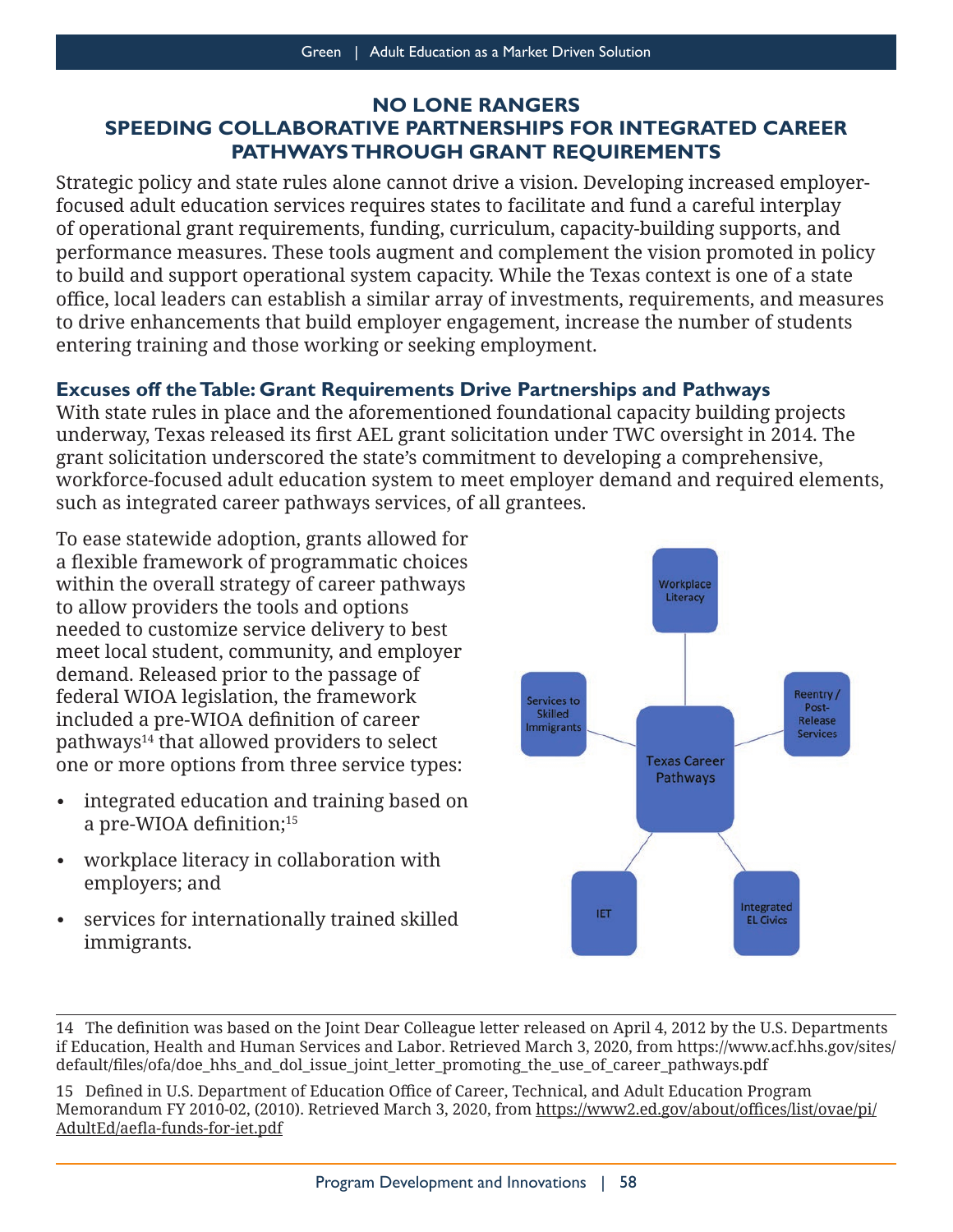After WIOA passed, Texas expanded these options to other employment-related AEFLA activities, such as Integrated English Literacy and Civics Education (which Texas branded "Integrated EL Civics"), and reentry and post-release services for individuals in correctional settings. In addition, in 2015, Texas also began to require all grantees to implement integrated education and training, including within Integrated EL Civics, and allowed grant funds to be spent on the technical training component of the model.

By requiring career pathways services, but allowing some flexibility within this distributed model, Texas ensured providers could customize services to meet local employment demand in a large and geographically diverse state, as well as meet the career advancement needs of distinct populations in the workforce including incumbent workers, English language learners, justice-involved individuals, and skilled immigrants.

# **No Provider Left Behind**

By requiring grantees to implement career pathways to receive funding, TWC signaled that it meant business in meeting employer demand. But the agency also knew that initially many traditional adult education providers, such as those providing family literacy and a general life skills curriculum, would not be prepared to implement these models or may not see these workforce models as part of their organization's mission. The threat of losing these valuable providers was real, especially since TWC's objective was to augment, not replace, traditional services and services like family literacy were required by state law.

To respond to this potential hazard, Texas promoted partnerships and consortia grant models and fostered their development through the aforementioned workforce integration grants provided to the state's 28 workforce boards. Allowable under both WIA and later WIOA, these consortia partnerships allow local communities to leverage the strength of historical service delivery models, such as stand-alone education and family literacy providers, while incorporating organizations that could provide employer connectivity and training, such as workforce boards and community colleges. This option proved to support local grant services that were multifaceted. This option also fostered alliances that did not ask traditional providers to initially stretch too far beyond their missions and capacity, but rather to leverage existing capacities and expertise within their communities to support students across a spectrum of services.

#### **Curriculum Investments to Support Transformation**

Texas knew that to support and build the employer-focused, workforce development pathways envisioned in state rules and required as a condition for funding, it had to ensure this vision made it to the classroom. At the end of the day, teachers were the ones who would match what adult learners are taught in class with the skills needed by Texas businesses.

In 2016, Texas established a partnership between the business community and adult education experts to revise and align the adult education content standards—academic learning standards aligned to the Texas college and career standards—with the discrete skill requirements needed to succeed in jobs and careers. The task was to identify the skills employers required, document how these skills aligned with the basic skills students needed,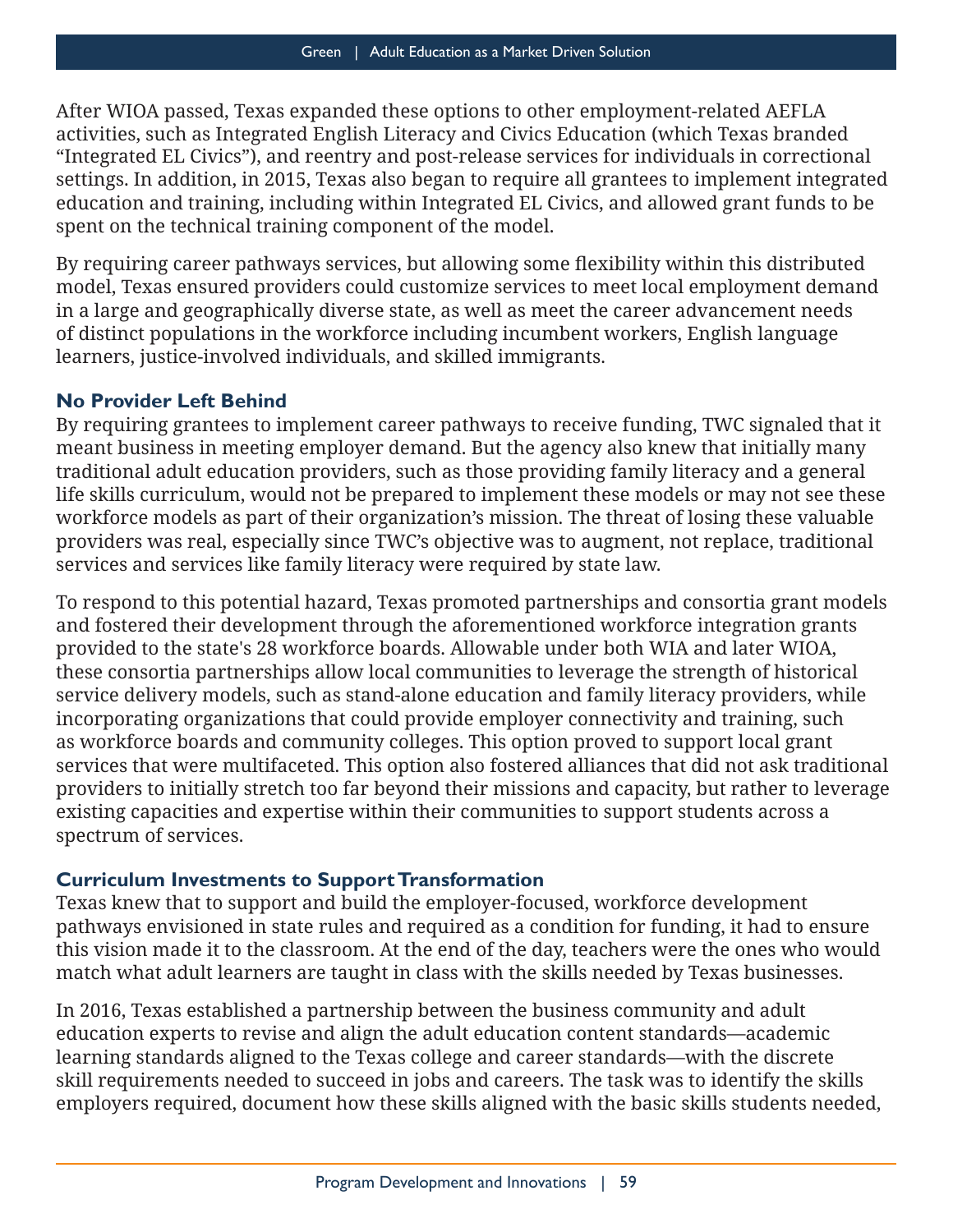and, most importantly, ensure these competencies were adequately described to have relevance for instructors in the classroom.

Over 30 employers contributed to the effort. The business leadership team included a former oil and gas executive, a construction trades entrepreneur, a nationally recognized healthcare human resource leader, a manufacturing training manager, and a corporate distribution center manager. Many of these leaders had experience partnering with educators to help prepare students for work in their sectors. Several had on-site learning programs at their companies including English as a Second Language classes.

Business experts worked alongside providers, curriculum developers, and researchers to align the Texas's academic content standards to the detailed work activities required by business across four industry sectors key to the Texas economy: advanced manufacturing; construction and extraction; healthcare sciences; and transportation, distribution, and logistics. These sectors were selected because they had had documented growth, were well-represented across most regions of the state, and had well-defined pathways from entry-level jobs that were accessible to adult education students into middle- and higher-skilled occupations.

The industry experts provided specific work-related examples tied to positions and tasks in their sectors. Researchers conducted research about high-demand entry- and intermediatelevel jobs in the federal O\*NET database to confirm these critical characteristics. Providers used their experience in the curriculum development, instruction, and the development and delivery of workplace literacy programs to align the work requirements to academic competencies and validate the information.

The resulting Texas AEL Content Standards 2.016 illustrate how academic standards can directly align to employment demands in entry and middle skills jobs while maintaining the competencies needed to prepare students for educational progress and transition to postsecondary education or training. Instructors in Texas now had a tool to develop curriculum and ensure learning activities that support students in better understanding how what they were learning applied to work.

Texas's work strategically designing its grant requirements related to workforce development objectives as well as the alignment of the content standards to work requirements allowed for the state to more rapidly expand services that would address the employment needs of both business and students.

# *Demonstrated Approaches*

Texas used several promising approaches state and local leaders can replicate to leverage grant resources and support curriculum reform:

**Underscore That Employers, Not Just Students, Are Customers of Adult Education Services.** Employers are at the table to lend expertise, resources, and support. Most students,

16 The standards as well as videos of some members of the of the business leadership team are available at the Texas Center for the Advancement of Literacy and Learning website. Retrieved March 3, 2020, from https://tcall. tamu.edu/taesp.html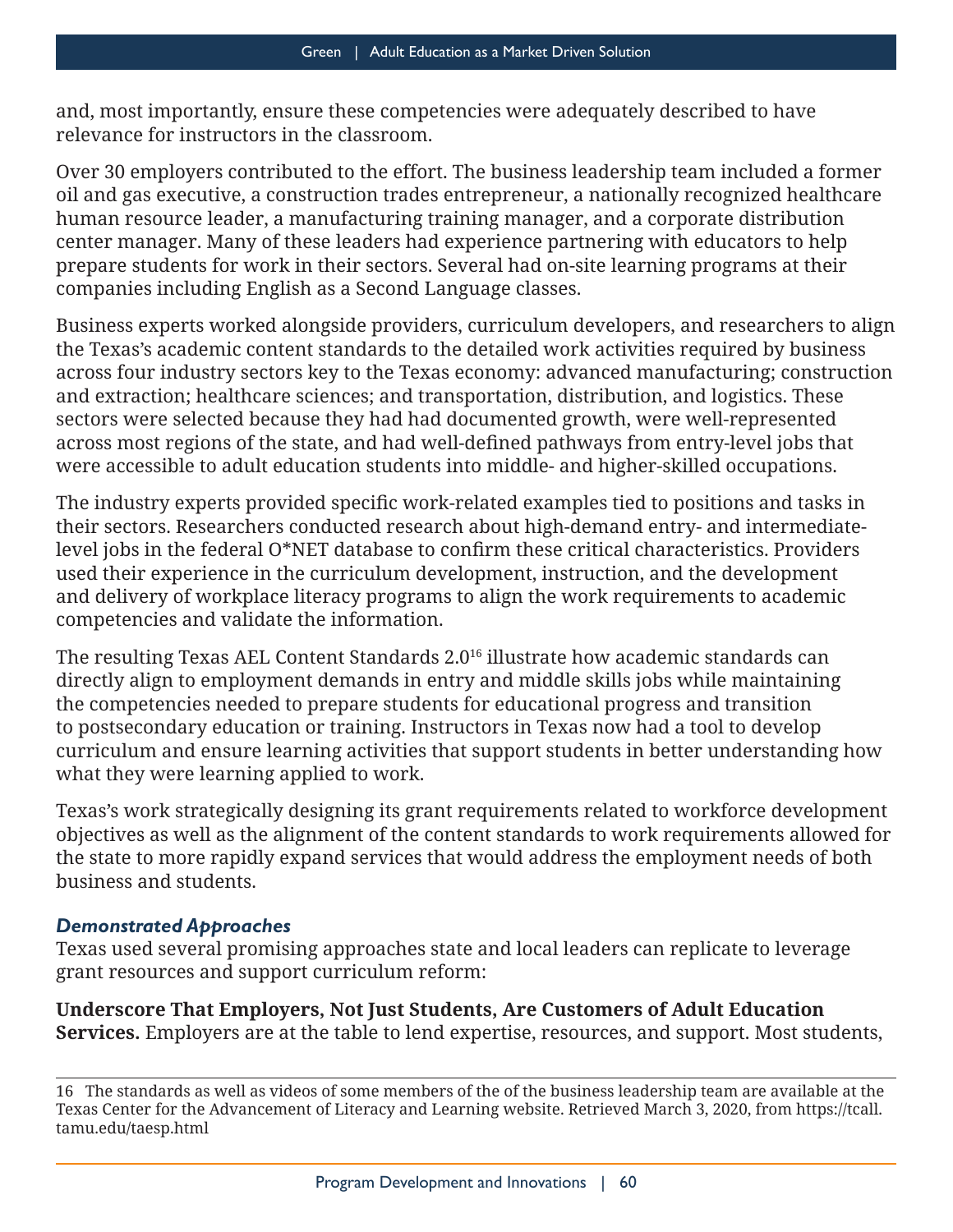after all, are seeking career advancement and state and local adult education leaders must take deliberate actions to deliver on that expectation.

**Drive a Vision.** Address more than just minimum federal requirements. Texas established distinct structures and curriculum designed to support employers, workforce development as well as adult education.

**Don't Support Go-It-Alone Models.** Avoid approaches that stretch too far beyond providers' individual missions or capacities but rather build comprehensive multifaceted service delivery systems that leverage the skills and expertise of diverse organizations who can "do what they do best."

# **MISSION ACCOMPLISHED A BOLD MILESTONE DROVE TRANSFORMATION**

While organizations often believe they can bring about effective change through policy tools, grant requirements, and curriculum alone, these tools are limited in their ability to create the needed community support, awareness, and excitement to facilitate quick transformation and sustained change. Providers and local stakeholders need a plan and milestones to aim for.

Texas bolstered and promoted the vision outlined in state rule and had taken immediate steps to implement a new direction for adult education through grant requirements and significant capacity building investments. Having learned the new program and what system customers and stakeholders required and needed, Texas was sufficiently prepared to initiate a five-year strategic plan to set longer term objectives and established stretch goals and metrics for career pathways in the state, including measures for workplace literacy.17

For the plan, the state's Advisory Committee made up of employers, providers, and workforce board members suggested an enrollment milestone for career pathways to give the state a bold goal on which to focus. Like Tennessee's *Drive to 55* or Texas's own *60 x 30TX* state goals, which both focused on college enrollments, Texas adopted an *adult education enrollment milestone of 20,000 unduplicated students in career pathways18 by 2020.*

The 20K x 2020 milestone, and related strategies and objectives, underscored the agency's commitment to providing under-skilled Texans with a response to their workforce development needs as well as the importance of services to employers:

**Objective 2:** Increase employer and business community roles in AEL.

**• Tactic 1:** Engage businesses, chambers of commerce, and the Texas Association of Business in developing strategies for increasing employer engagement in AEL.

<sup>17</sup> The strategic plan and related reports to the Texas Legislature can be found on the Texas Workforce Commission website. Retrieved March 3, 2020. from https://tcall.tamu.edu/twcael/2015-2020StrategicPlan.htm

<sup>18</sup> In the Strategic Plan for AEL 2015–2020, career pathways were defined as integrated education and training models, workplace and work-based AEL models with employers, and services to internationally trained English language learner professionals. Enrollments in Re-entry and Post release models were included after the implementation of WIOA.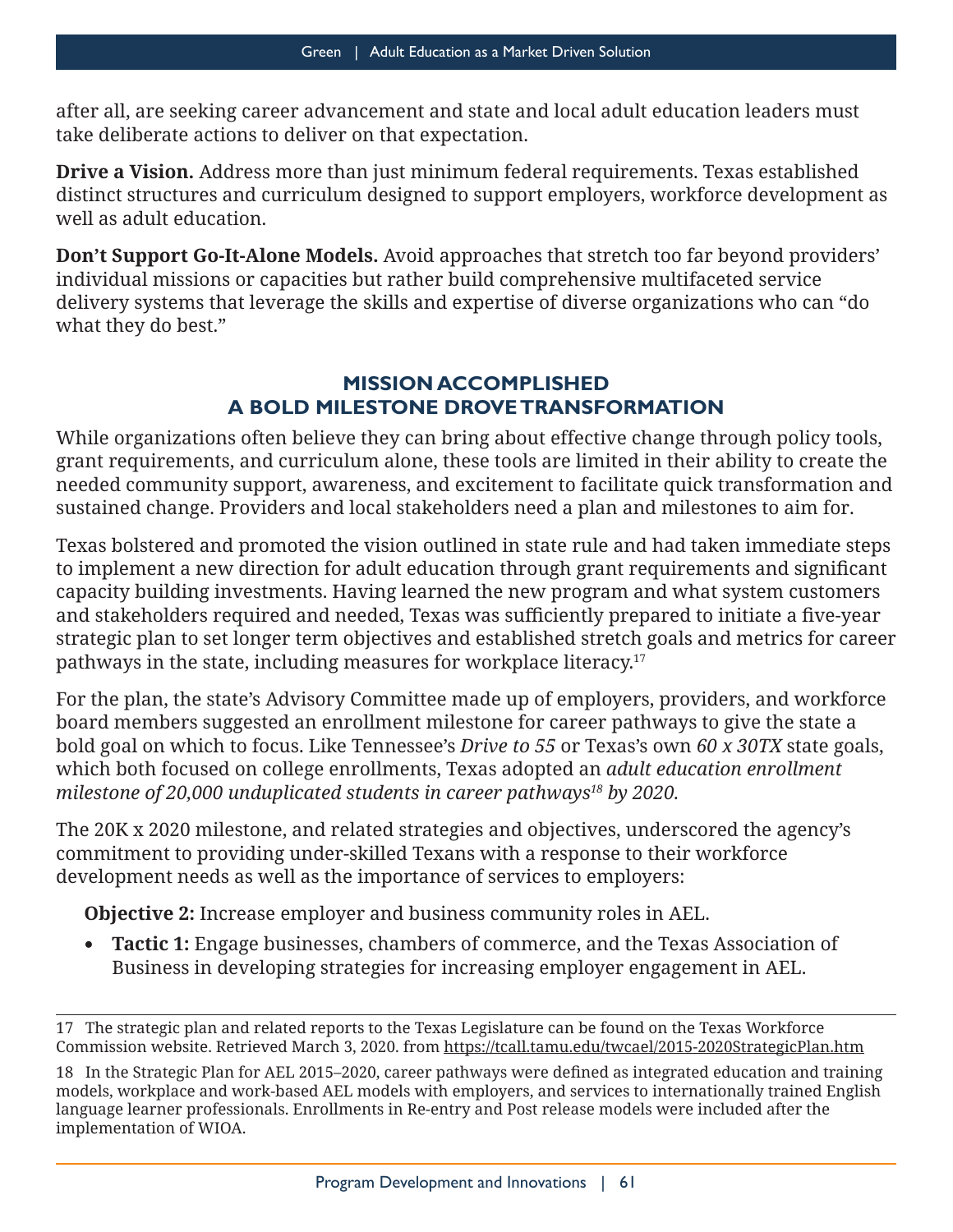- **• Tactic 2:** Fund and support with technical assistance work-based projects with employers to support business expansion and build employers as AEL allies.
- **• Tactic 3:** Engage employers and employer organizations and expand investments that have proven effective within the 28 Local Workforce Development Boards in efforts to align AEL levels to occupationally specific skills and work-readiness requirements, including industry-recognized certifications.

The strategic plan framed the technicalities of grant requirements into a broader context and vision for state leaders, local communities, and employers. TWC leaders continually promoted progress toward the 20K x 2020 milestone, and it became a positive rallying point that messaged to local providers that their demanding work was paying off within a larger, highly visible state context.

# *Texas providers exceeded the 20K x 2020 student career pathways goal two years early in 2018.*

This visibility paid off. In 2018, Texas adult education providers *exceeded the 20,000 career pathways goal two years early with more than 22,000 students enrolled in career pathways.* By 2020, the state had surpassed 30,000 students in career pathways programs. Faster than expected, providers were supporting employers in preparing a considerable amount of workers for jobs.

Strategic plans often suffer common pitfalls including being too unwieldy to implement, missing or ignoring objectives of key stakeholders, or not being adequately promoted after development. Too often, plans are simply ignored after a tremendous effort or simply become compliance exercises to meet a requirement or grant deliverable. Texas avoided these common pitfalls by involving the right stakeholders in the process; addressing, not ignoring, the critical priorities; and considering the feasibility of implementation and costs when developing objectives and measures.

# *Demonstrated Approaches*

Texas used several approaches to strategic plans that state and local leaders can use to facilitate successful implementation plans as well as promote important objectives:

**Understand That Policy and Grant Requirements Alone Do Not Create a Vision.** Leaders must forecast well-considered objectives and measures and promote them confidently and broadly within and outside the adult education system.

**Authentically Engage Employers and Stakeholders.** Engage the employers and stakeholders in strategic planning efforts and develop employer engagement goals to focus providers.

**Identify Numeric Goals.** These goals should represent the synthesis of programmatic objectives.

**Wildly and Consistently Promote the Vision.** Keep the vision and milestones in front of the stakeholders, executive leadership, and the public.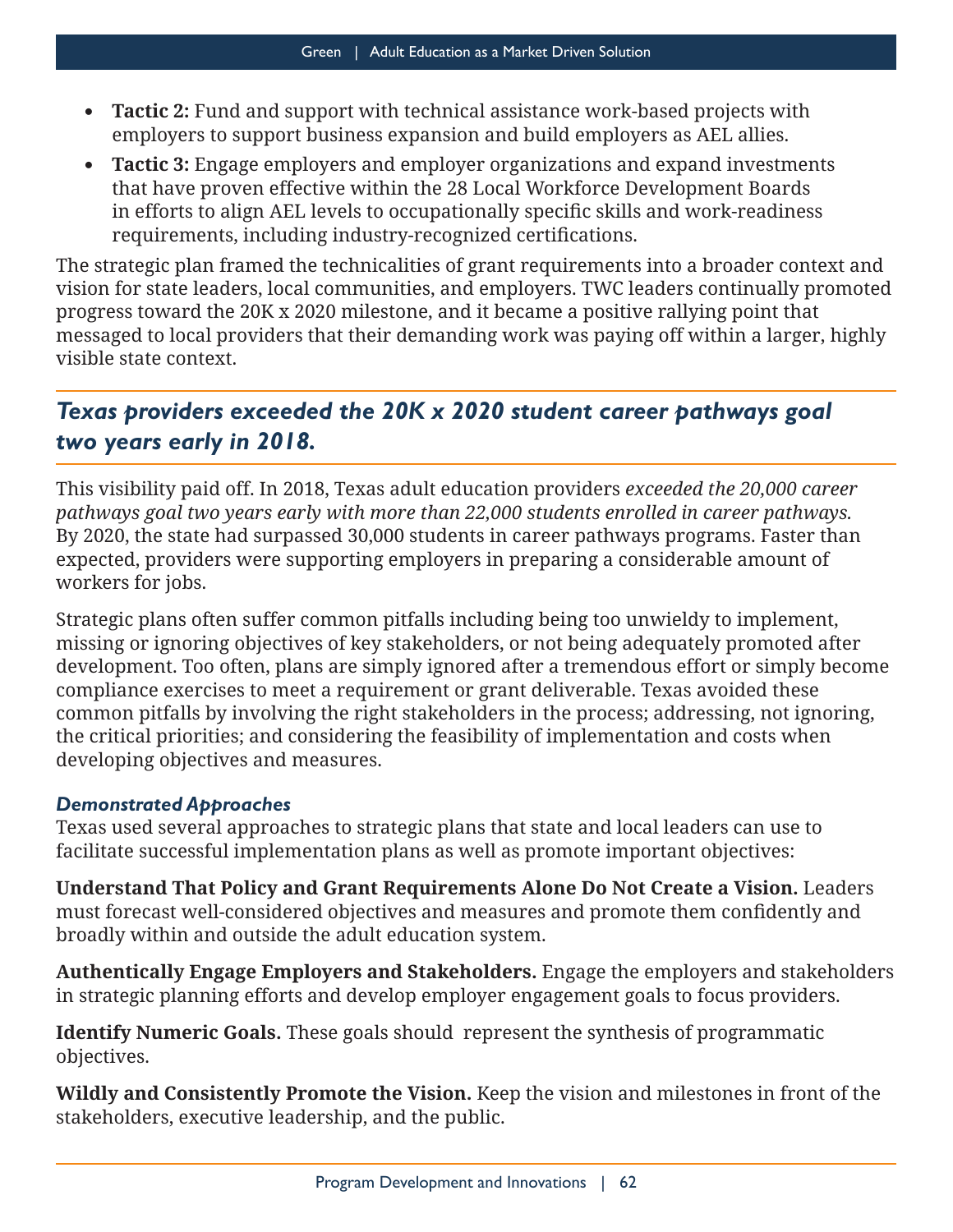# **PUTTING MONEY WHERE YOUR MOUTH IS FUNDING AND PERFORMANCE TOOLS**

To help foster strong and swift implementation of services to employers and development of career pathways, Texas applied several performance and funding tools to compliment grant requirements as well as recognize and invest in the work needed for expansion.

Unlike some states, Texas requires providers to meet specific enrollment targets to support the state in meeting an annual legislatively set adult education enrollment target.19 For the 20K x 2020 career pathways milestone, Texas also applied specific career pathway targets to local providers. Customized models like workplace literacy and career pathway programs often yield smaller enrollments than traditional classes costs per student rise.<sup>20</sup> This can be perceived as resulting in a lower traditional return to the community. Texas found that it was positioned to ask providers to do more (career pathways) with the same cost-per as traditional

# *With limited funds, Texas leaders chose to invest in increased value that would benefit employers, workers, and the economy, rather than more traditional services at lower costs.*

services. The initial approach to address this was to require providers to leverage other local funds or grants to make up the increased costs. Despite these constraints, many providers stepped up and identified local funds to cover the increased costs and there was progress on the 20K x 2020 milestone, but it was slow. Texas capitalized on this overall positive transformational environment with an equally transformative performance approach.

State leaders then developed a differentiated target setting and funding model to drive the state toward the 20K x 2020 career pathways goal and increase services that would benefit employers. The model established a cost per target for "basic services"— like ESL classes and then cost premiums on top of the base amount for career pathways models making it easier for grantees to implement and expand efforts. Each year, grantees negotiated with TWC to set targets across three models, referred to as tiers:

- **• Tier I:** Basic Services. (i.e., high school equivalency, ESL) at approximately \$700 per student $21$
- **• Tier II:** Intensive Services. Grantees could select targets across three distinct types of services: workplace literacy with employers, services for internationally trained

19 In the initial two years of implementation TWC established local grant targets with each provider primarily by dividing their grant allocation by an average cost which was calculated by dividing this allocation by the state target. In 2015, for example, Texas had a target of 101,000 students which resulted in an average cost of \$608.80 per participant. This cost per was applied to local providers who have specific enrollment targets.

20 Texas found the costs were up to four times as much per student when technical training and other costs, such as customization for employers and case management were factored in.

21 Average costs are described. Costs vary slightly each year due to variations in service tier mixed and allocations. These cost pers are used only in setting enrollment targets and are not a cap, meaning providers can do higher costs models, but must balance those with lower costs models as long as they meet with enrollment targets within their overall budget.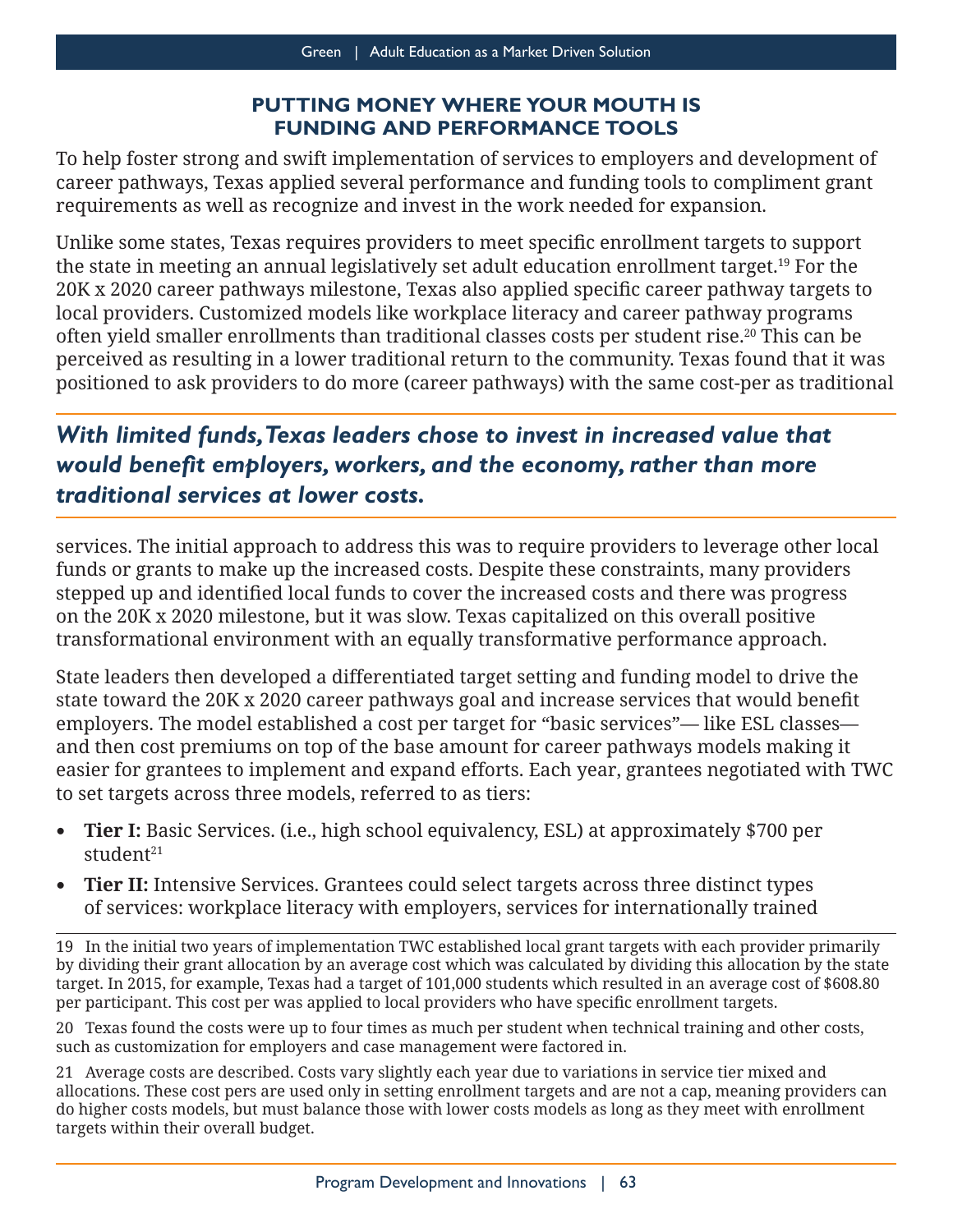professionals, and transition to reentry and post release services at approximately \$1,200 per student (Tier I +  $$500$ ).

**• Tier III:** Integrated Education & Training. This included separate targets for IET and Integrated EL Civics with a required IET component at approximately \$2,500.00 (Tier I + \$1,800).

While the approach worked, there was still the same size pie to cut; state and federal funding had not increased. This meant agency leadership had to reduce the state enrollment target: Something that, just a couple of years prior would have been impossible due to program growth expectations. Leaders understood that while overall enrollment numbers would go down, *value*, in terms of services that would benefit employers, workers and the economy, would go up.

## *Demonstrated Approaches*

Texas identified important strategies state and local leaders can use to ensure that funding and performance adequately support and measure increases in workforce and employerfocused services.

**Use Performance Tools to Drive Goals.** However, this should be done in a rational, strategic way that eases the burden on providers so that they can focus and implement objectives.

**Make the Case With State Leaders.** Show them that, to realize workforce and training objectives to benefit employers, reasonable compromises must be made unless there is increased funding.

# **CIRCLE THE WAGONS**

# **Building Employment Solutions While Matching Employer Demand With AEFLA Performance**

So where does Texas go from here? The coronavirus pandemic has already created an accelerating demand for adult education services as individuals in our communities are laid off. Close relationships with employers are critically important now more than ever as adult educators have become, almost overnight, frontline responders to the urgent reemployment needs for individuals in their communities whose lives have been recently disrupted and no longer have the skills to be competitive from exiting jobs. The U.S. economy has been so strong for so long that many educators have never operated in an environment with higher unemployment. Employer engagement can have a tremendous impact on students' confidence that adult education can truly lead to new jobs for those recently displaced.

The state has found that the benefits of committing well-placed investments and placing deliberate attention to engaging employers and developing workforce models pays off. These steps facilitated the necessary philosophical transformation and capacity building needed to meet state legislative objectives and strongly position the state for WIOA. The next step is to develop a better understanding of whether these programs are meeting employer needs and to continue to refine WIOA performance accountability models for these services. After over five years of WIOA implementation, Texas, and adult education programs nationwide,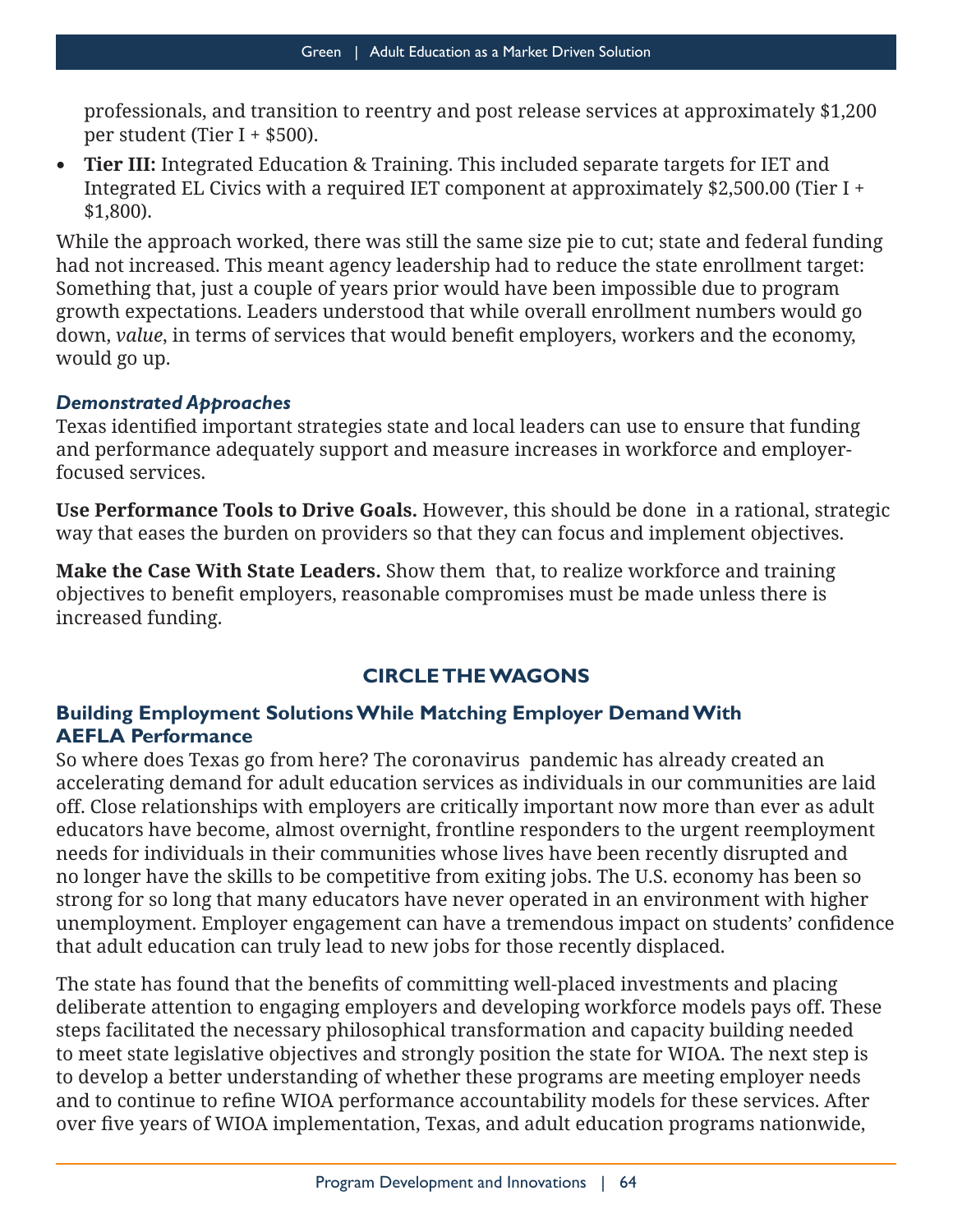find challenges with implementing employer-focused services, like workplace literacy, due to federal performance accountability constraints.

WIOA places a strong emphasis on an employer-driven system and underscores this, perhaps most directly, through the inclusion of employers themselves as eligible recipients of AEFLA funds<sup>22</sup> and with performance measures such as Effectiveness in Serving Employers. Regrettably though, the U.S. Department of Education, Office of Career, Technical, and Adult Education (OCTAE) has elected to limit states' ability to use several of the available measurable skill gain indicators designed to measure progress toward a credential or employment. Some measures, such as the Progress Milestone<sup>23</sup> indicator, are intended to measure customized services to employers. OCTAE has elected to limit states largely to standardized tests. This restriction is not in statute nor in regulation but was executed through subregulatory guidance found in the National Reporting System (NRS) Technical Assistance Guide.<sup>24</sup>

Because employers may engage in workplace classes for very specific basic skill demands that can be accomplished over a short period, or are teaching very customized skills, students may be unlikely to show educational functioning level-gain progress on standardized tests. This makes the provision of workplace literacy classes much less attractive to states and local providers.

Prior to WIOA, OCTAE had recognized these constraints and developed a reporting option in previous versions of the NRS Guidelines. This option, called Work-Based Project Learner Activity (Work-Based Project), provided for performance measurement alternatives for short term customized employer-based programs. OCTAE removed this option during WIOA rule making and elected not to use the Skills Progression indicator, which was similar to the Work-Based Project provision.

In public comment, Texas encouraged the U.S. Department of Education to afford states local flexibility to meet employer needs and reinstate the option as well as implement all of the measurable skill gains authorized under the statute in order to accurately measure the outcomes of workplace models. In response to the comment, OCTAE stated the Work-Based Project option was removed as a reporting option because historically, very few states used the optional table, and it was not required by WIOA (U.S. Department of Education, 2017). As planning builds around WIOA reauthorization, removing the U.S. Department of Education's ability to regulate performance accountability requirements should be a top consideration.

Texas providers are doing work that has value to employers, but some of their biggest successes are invisible in national data because the current federal reporting framework prevents states from appropriately reporting certain outcomes for workplace literacy

24 Available at the National Reporting System website. Retrieved March 3, 2020, from https://www.nrsweb.org/ policy-data/nrs-ta-guide

<sup>22</sup> Employers are eligible recipients for AEFLA funds, in partnership with other eligible entities such as a local education agency, institution of higher education, or community-based organization.

<sup>23</sup> In WIOA, the performance indicator is described as: Satisfactory or better progress report, towards established milestones, such as completion of on-the-job training or completion of one year of an apprenticeship program or similar milestones, from an employer or training provider who is providing training.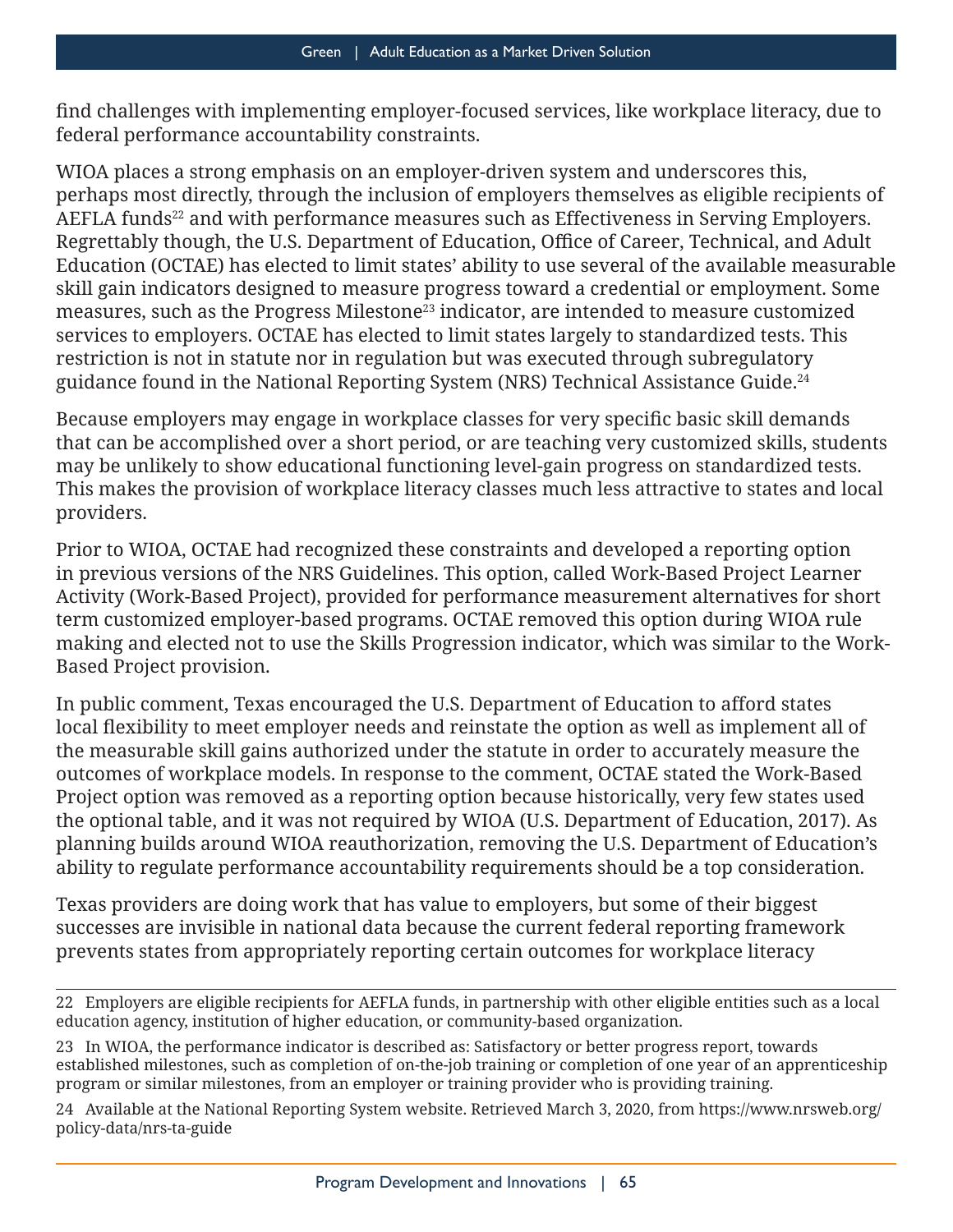programs, effectively hiding successful models that help learners to upskill with in-demand skills that employers value.<sup>25</sup> Inclusion of the Progress Milestone indicator would provide states and local providers with a WIOA measure similar to the Work-Based Project, and allow local providers, with employers, the flexibility needed to design workplace literacy and other services to employers and better address the intent of WIOA.

# **CONCLUSION**

The experience in Texas exemplifies how a state can offer policies, programs, and funding tools that can drive adult education services toward meeting the workforce development objectives in WIOA as well as support the expansion of workforce literacy programs. Establishing intentional, deeply rooted, employer partnerships can bring valuable benefits to states, local AEFLA systems, and, most importantly, students who aspire for educational and career development. These services support local providers who are seeking to find creative ways to offer more to the employers and partners in their community as well as gain the powerful benefits exposure through employers can bring. State AEFLA agencies, many of whom have struggled implementing WIOA and have obligations to their core system partners, can better deliver the requirements expected in a fully integrated, employer-driven workforce development system established under WIOA.

To meet the expectation for the adult education system envisioned by both the Texas legislature and Congress, Texas applied an interrelated combination of tools and strategies to transform an adult education system rooted in traditional, academic only services to one delivering increased employment-focused outcomes from students. Demonstrated efforts included quick and bold action to support employer engagement and local workforce integration; deliberate policy and grant requirements to drive change that will maintain valuable system elements; instructional supports and frameworks to reach classrooms and support instructors; and careful planning and performance management to support transformation and raise the profile of accomplishment.

State and local Texas leaders worked together to drive a change process that other leaders can use to implement enhancements to address local employer demand for skilled workers and the career aspirations of students while meeting WIOA demands.

**Anson Green** is an adult education, workforce, and community college trailblazer. His passion is deploying innovative services for low-skilled Texans to meet their life ambitions. He loves challenging legacy perspectives and developing pioneering solutions. Mr. Green led the transformation of the over \$80 million Texas adult education program into a workforce solution for dropouts and immigrants seeking responsiveness to their college and career aspirations. He's a full partner to Texas employers in supporting Texas economic growth. Mr. Green has served as a national research fellow, has spoken to congressional briefings on effective approaches to middle-skill advancement, and had teaching posts at several colleges, universities and public schools.

25 The limitation to standardized tests has also had impacts on all system performance during the pandemic as there are currently no approved tests that can be completed by students remotely.